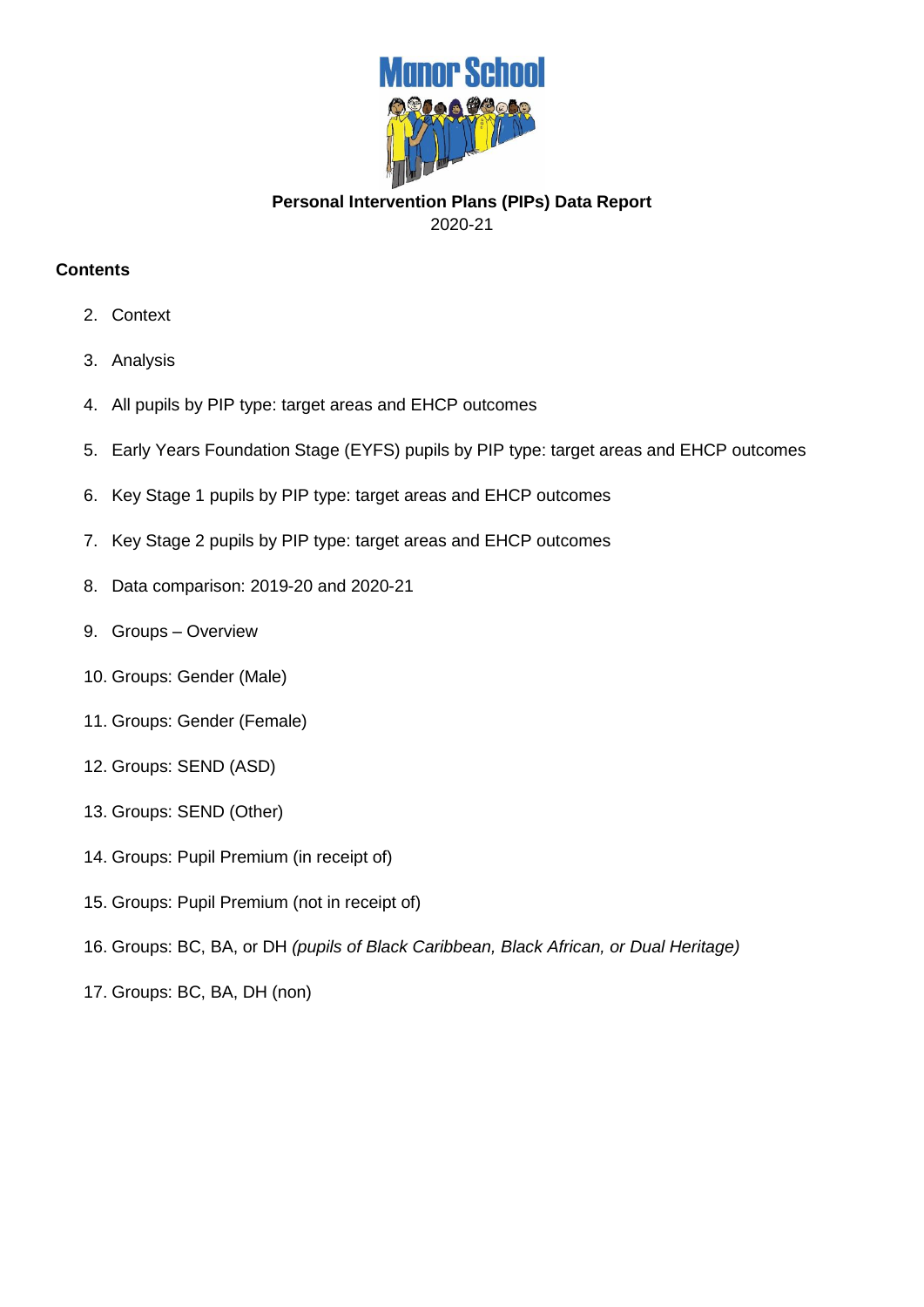## **Context**

PIP targets are set on a half-termly basis, and are assessed throughout the half term, with a final assessment ('Y' achieved, 'N' not achieved) in the final week – at which point new targets are written for the following half term, and the cycle begins again.

At the start of the 2020-21 academic year, Manor School had 173 pupils on-roll, by the end of the academic year this had risen by 24, to 197 pupils on-roll. The table below shows how many of these were excluded and included from each half term's data due to low attendance.

| All PIP types | <b>Pupils</b> |     | Excluded from data<br>(attendance) | Included |       |
|---------------|---------------|-----|------------------------------------|----------|-------|
| Autumn 2      | 173           | 100 | 57.8%                              | 73       | 42.2% |
| Spring 1      | 172           | 9   | 5.2%                               | 163      | 94.8% |
| Spring 2      | 171           | 5   | 2.9%                               | 166      | 97.1% |
| Summer 1      | 197           | 7   | 3.6%                               | 190      | 96.4% |
| Summer 2      | 197           | 17  | 8.6%                               | 180      | 91.4% |

For the Autumn 2, Summer 1, and Summer 2 half terms, staff were asked to assess all pupils in all PIP areas, and to do so using the usual assessment scale ('Y' or 'N')

For the Spring 1 half term, when another Government lockdown was in place, staff were asked to assess pupils in Groups A and B&C (accessing onsite provision either full-time or part-time) in all PIP areas, and pupils in Group D (who did not access onsite provision) in 3 core PIP areas (Expressive Communication, Receptive Communication, and Functional Skills), and to do so using the assessment scale below.

For the Spring 2 half term, when pupils were settling back into regular schooling and the focus was on pupil wellbeing, the same scale (0-4) was used, but for all pupils in all PIP areas.

- 0 No progress towards target/shows signs of regression
- 1 Progress, with support, towards this target
- 2 Progress, without support, towards target
- 3 Target achieved
- 4 Target exceeded

For consistency of reporting, and to allow for comparison between data sets, 0, 1, and 2 of the scale were converted to 'N' (No, not achieved), while 3 and 4 were converted to 'Y' (Yes, achieved)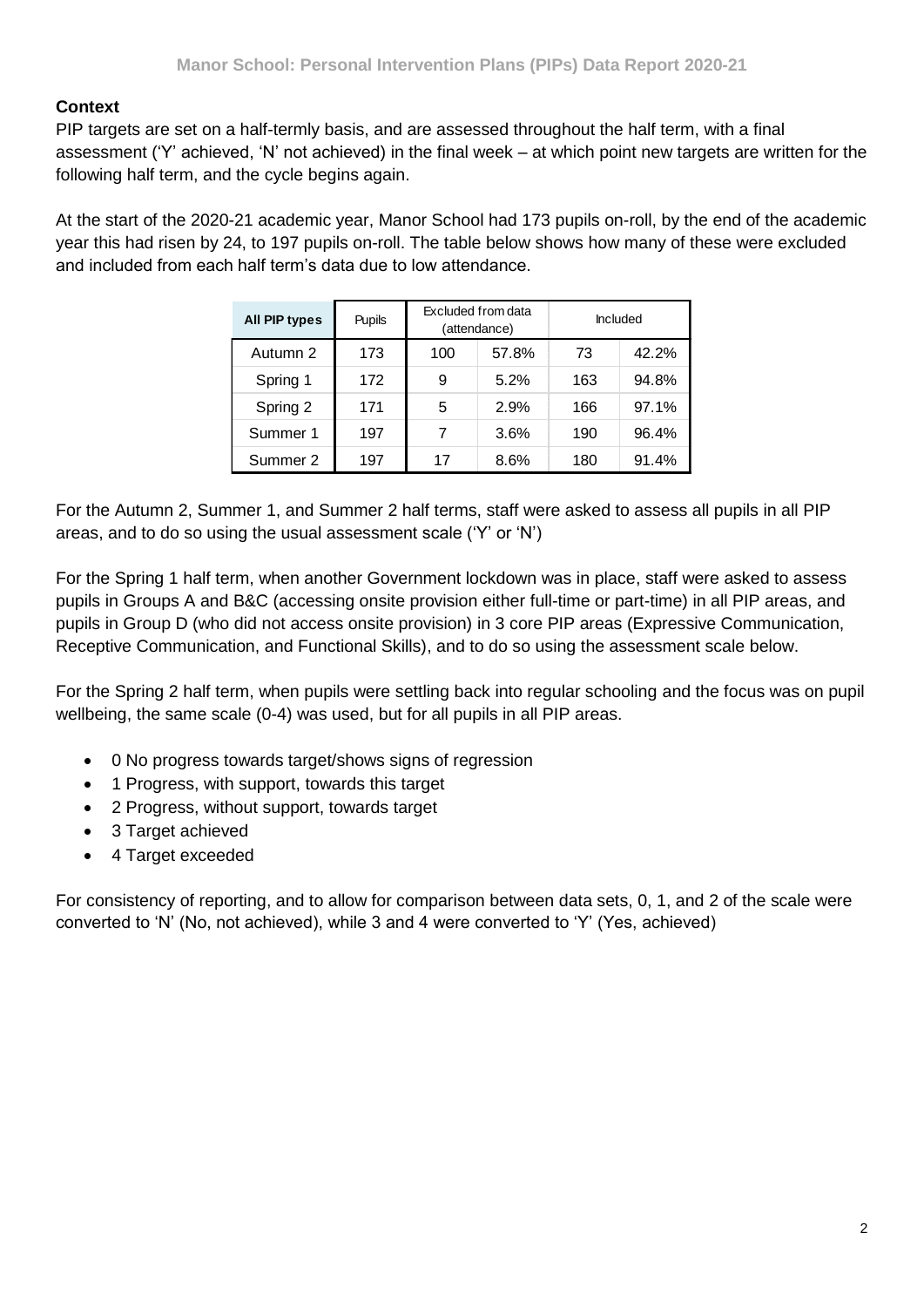## **Analysis**

It can be seen from the graph and table below that there was a sharp dip in the number of PIP targets being successfully completed in Spring 1 but that by Summer 2 the data had returned to being in the 90% range.

During Spring 1 there was a national lockdown and, although the school remained open, many pupils were accessing home learning. Data from the Spring PIPs shows that pupils who attended full time, onsite provision made much better progress than those who were only accessing home learning. The data below shows that as children returned to full time, on site provision they were meeting a larger number of their targets and so it informs us that our pupils are really positively impacted by attending the high quality provision in class.

During the Spring term staff were asked to assess using a slightly different system (explained above) and this could be a contributing factor to data being lower than expected because rather than a yes/no system there was opportunity for a wider range of teacher judgement.

As the year progresses it is positive to note that the number of set and achieved targets went from 477 (91.7% passed) in Autumn 2 to 1205 (93% passed) in Summer 2.

In 2020-21 the 'Behaviour for Learning' targets was retitled 'Functional Skills' to be more in line with the EHCP target areas. These targets were where we saw the lowest area of achievement (within 68% for both Pre and Post-B5) and so some training will be put in place to support setting appropriate targets and ensuring that staff can plan, teach and assess that area to better support the pupils.

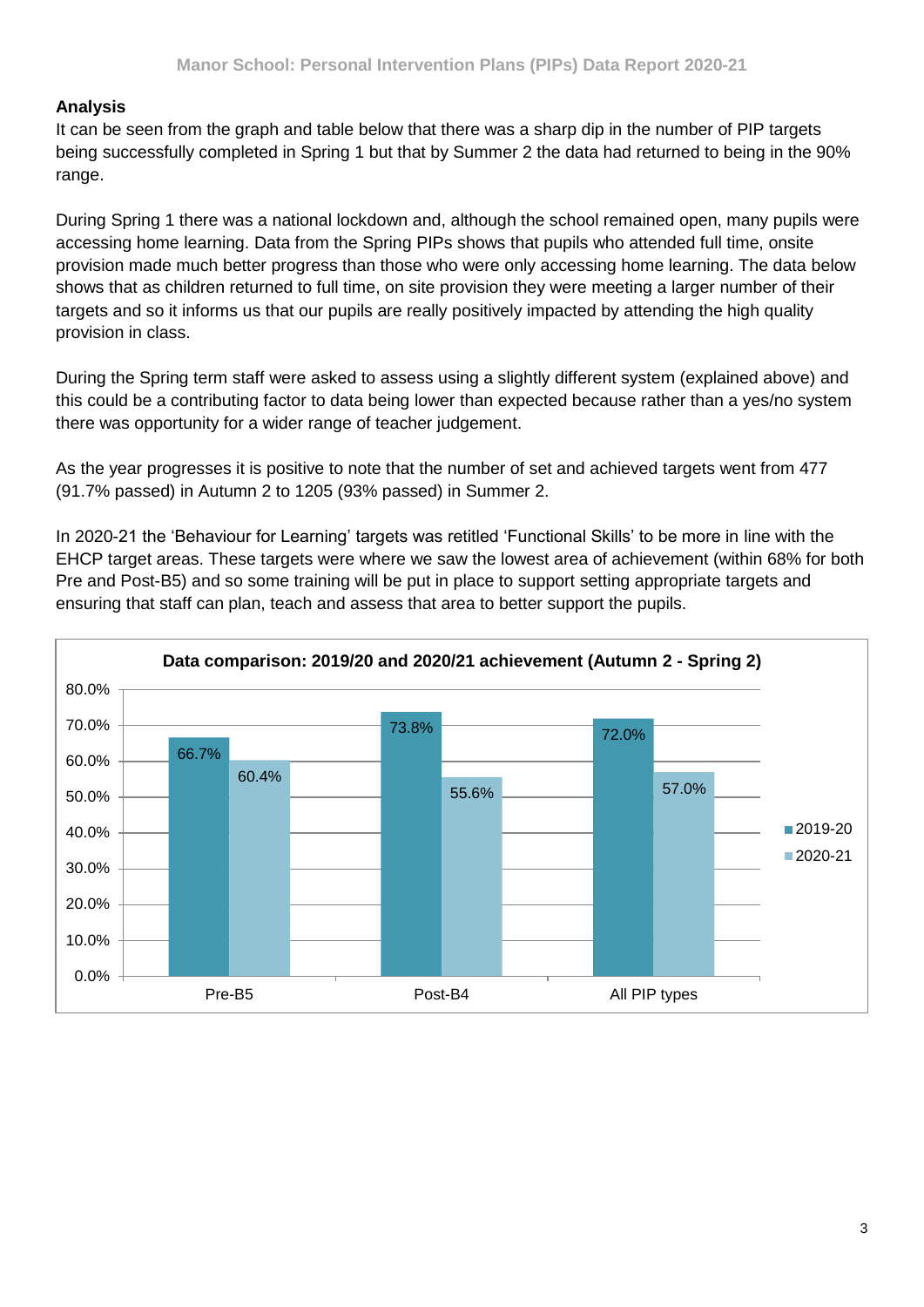## **All pupils by PIP type: target areas and EHCP outcomes**

### **All pupils: PIP type and target areas All pupils: PIP type and EHCP outcomes**

| Pre-B5                          |      | Achieved |     | Not Achieved |  | Pre-B <sub>5</sub>       |     | Achieved | Not Achieved |       |
|---------------------------------|------|----------|-----|--------------|--|--------------------------|-----|----------|--------------|-------|
| Cognition & Learning (1)        | 200  | 73.8%    | 71  | $26.2\%$     |  | Cognition & Learning     |     | 74.9%    | 136          | 25.1% |
| Cognition & Learning (2)        | 206  | 76.0%    | 65  | 24.0%        |  | Communication            | 416 | 72.2%    | 160          | 27.8% |
| <b>SEMH</b>                     | 198  | 73.1%    | 73  | 26.9%        |  | <b>SEMH</b>              | 198 | 73.1%    | 73           | 26.9% |
| <b>Expressive Communication</b> | 206  | 71.5%    | 82  | 28.5%        |  | <b>Functional Skills</b> | 198 | 68.8%    | 90           | 31.3% |
| Receptive Communication         | 210  | 72.9%    | 78  | 27.1%        |  |                          |     |          |              |       |
| <b>Functional Skills</b>        | 198  | 68.8%    | 90  | 31.3%        |  |                          |     |          |              |       |
| Total                           | 1218 | 72.6%    | 459 | 27.4%        |  |                          |     |          |              |       |

| Pre-B5                   |     | Achieved |    | Not Achieved |  | Pre-B <sub>5</sub>       | Achieved |       | Not Achieved |          |
|--------------------------|-----|----------|----|--------------|--|--------------------------|----------|-------|--------------|----------|
| Cognition & Learning (1) | 200 | 73.8%    | 71 | 26.2%        |  | Cognition & Learning     | 406      | 74.9% | 136          | $25.1\%$ |
| Cognition & Learning (2) | 206 | 76.0%    | 65 | 24.0%        |  | Communication            | 416      | 72.2% | 160          | 27.8%    |
| <b>SEMH</b>              | 198 | 73.1%    | 73 | 26.9%        |  | <b>SEMH</b>              | 198      | 73.1% | 73           | 26.9%    |
| xpressive Communication  | 206 | 71.5%    | 82 | 28.5%        |  | <b>Functional Skills</b> | 198      | 68.8% | 90           | 31.3%    |

| Post-B4                         |      | Achieved |     | Not Achieved | Post-B4             |
|---------------------------------|------|----------|-----|--------------|---------------------|
| Number                          | 354  | 80.5%    | 86  | 19.5%        | Cognition & Le      |
| Geometry & Measure              | 357  | 81.1%    | 83  | 18.9%        | Communica           |
| Reading/Phonics                 | 343  | 78.0%    | 97  | 22.0%        | <b>SEMH</b>         |
| <b>Writing</b>                  | 336  | 76.4%    | 104 | 23.6%        | <b>Functional S</b> |
| <b>Expressive Communication</b> | 330  | 68.2%    | 154 | 31.8%        |                     |
| Receptive Communication         | 341  | 70.5%    | 143 | 29.5%        |                     |
| <b>SEMH</b>                     | 313  | 71.1%    | 127 | 28.9%        |                     |
| <b>Functional Skills</b>        | 330  | 68.2%    | 154 | 31.8%        |                     |
| Total                           | 2704 | 74.0%    | 948 | 26.0%        |                     |

| Post-B4            |     | Achieved | Not Achieved |       | Achieved<br>Post-B4 |                          |      | Not Achieved |     |       |
|--------------------|-----|----------|--------------|-------|---------------------|--------------------------|------|--------------|-----|-------|
| Number             | 354 | 80.5%    | 86           | 19.5% |                     | Cognition & Learning     | 1390 | 79.0%        | 370 | 21.0% |
| Geometry & Measure | 357 | 81.1%    | 83           | 18.9% |                     | Communication            |      | 69.3%        | 297 | 30.7% |
| Reading/Phonics    | 343 | 78.0%    | 97           | 22.0% |                     | <b>SEMH</b>              | 313  | 71.1%        | 127 | 28.9% |
| Writing            | 336 | 76.4%    | 104          | 23.6% |                     | <b>Functional Skills</b> | 330  | 68.2%        | 154 | 31.8% |

| All PIP targets    |      | Achieved |      | Not Achieved | All EHCP outcomes   |
|--------------------|------|----------|------|--------------|---------------------|
| Pre-B <sub>5</sub> | 1218 | 72.6%    | 459  | $27.4\%$     | Cognition & Learnir |
| Post-B4            | 2704 | 74.0%    | 948  | $26.0\%$     | Communication       |
| Total              | 3922 | 73.6%    | 1407 | 26.4%        | <b>SEMH</b>         |

| <b>PIP targets</b> | Achieved<br>Not Achieved |       | All EHCP outcomes |          | Achieved                 | Not Achieved |       |     |          |
|--------------------|--------------------------|-------|-------------------|----------|--------------------------|--------------|-------|-----|----------|
| Pre-B <sub>5</sub> | 1218                     | 72.6% | 459               | $27.4\%$ | Cognition & Learning     | 1796         | 78.0% | 506 | $22.0\%$ |
| Post-B4            | 2704                     | 74.0% | 948               | $26.0\%$ | Communication            |              | 70.4% | 457 | 29.6%    |
| Total              | 3922                     | 73.6% | 1407              | 26.4%    | <b>SEMH</b>              | 511          | 71.9% | 200 | 28.1%    |
|                    |                          |       |                   |          | <b>Functional Skills</b> | 528          | 68.4% | 244 | $31.6\%$ |

Example: the first data cell of the 'All PIP Targets' table shows that 1218 of the targets set for Pre-B5 pupils, who were included in the data, were assessed as 'Achieved', this is also represented as a percentage (72.6%) in the cell to its right.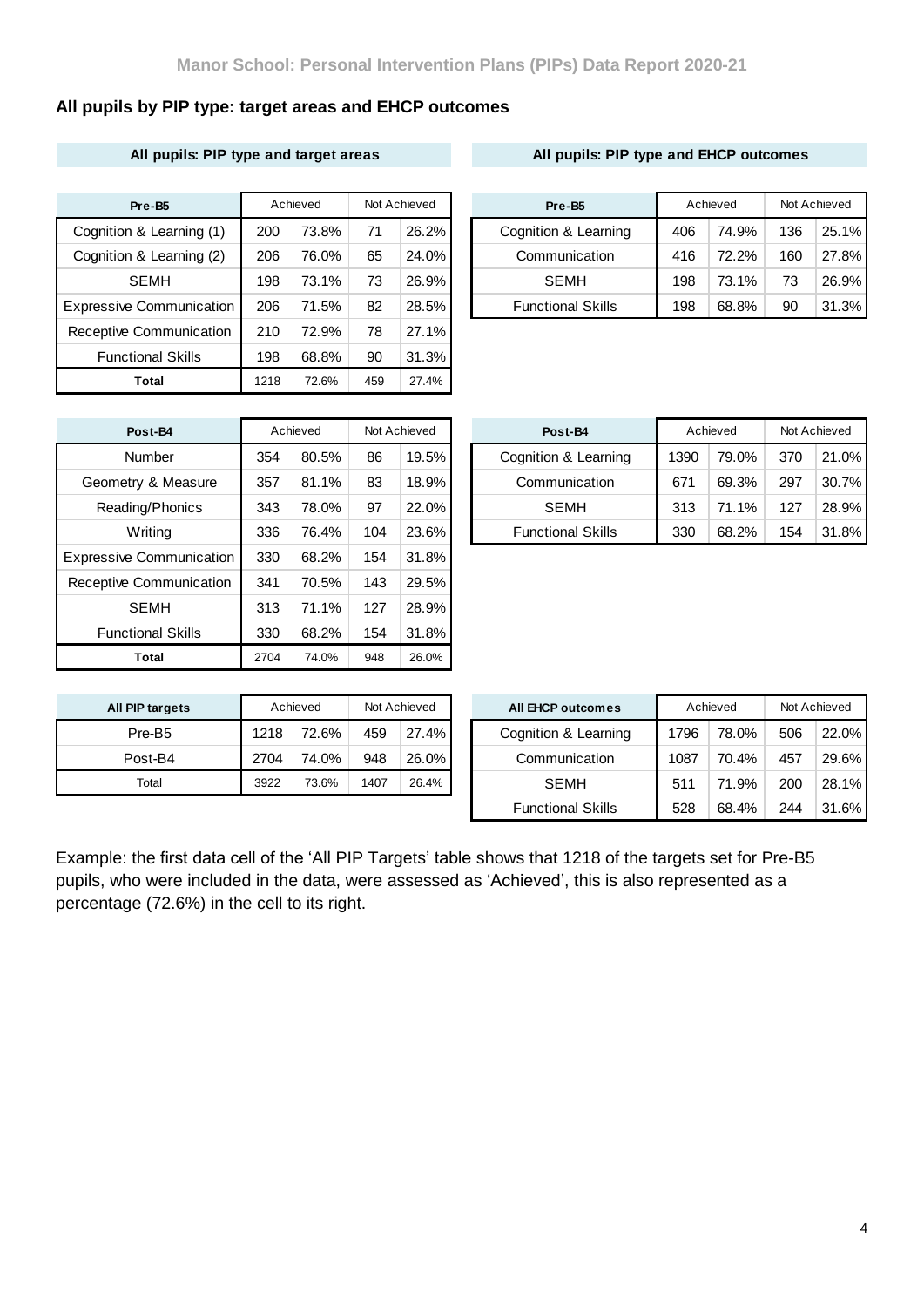# **Early Years Foundation Stage (EYFS) pupils by PIP type: target areas and EHCP outcomes**

## **EYFS pupils: PIP type and target areas EYFS pupils: PIP type and EHCP outcomes**

| Pre-B <sub>5</sub>              |     | Achieved |    | Not Achieved |  | Pre-B <sub>5</sub>       | Achieved |       | Not Achieved |       |
|---------------------------------|-----|----------|----|--------------|--|--------------------------|----------|-------|--------------|-------|
| Cognition & Learning (1)        | 28  | 82.4%    | 6  | $17.6\%$     |  | Cognition & Learning     |          | 80.9% | 13           | 19.1% |
| Cognition & Learning (2)        | 27  | 79.4%    | 7  | 20.6%        |  | Communication            | 55       | 65.5% | 29           | 34.5% |
| <b>SEMH</b>                     | 25  | 73.5%    | 9  | 26.5%        |  | <b>SEMH</b>              | 25       | 73.5% | 9            | 26.5% |
| <b>Expressive Communication</b> | 27  | 64.3%    | 15 | 35.7%        |  | <b>Functional Skills</b> | 31       | 73.8% | 11           | 26.2% |
| Receptive Communication         | 28  | 66.7%    | 14 | 33.3%        |  |                          |          |       |              |       |
| <b>Functional Skills</b>        | 31  | 73.8%    | 11 | 26.2%        |  |                          |          |       |              |       |
| <b>Total</b>                    | 166 | 72.8%    | 62 | 27.2%        |  |                          |          |       |              |       |

| Pre-B <sub>5</sub>       |    | Achieved | Not Achieved |          |  | Pre-B <sub>5</sub>       | Achieved |       | Not Achieved |       |
|--------------------------|----|----------|--------------|----------|--|--------------------------|----------|-------|--------------|-------|
| Cognition & Learning (1) | 28 | 82.4%    | 6            | 17.6%    |  | Cognition & Learning     | 55       | 80.9% | 13           | 19.1% |
| Cognition & Learning (2) | 27 | 79.4%    |              | 20.6%    |  | Communication            | 55       | 65.5% | 29           | 34.5% |
| <b>SEMH</b>              | 25 | 73.5%    | 9            | 26.5%    |  | <b>SEMH</b>              | 25       | 73.5% | 9            | 26.5% |
| xpressive Communication  | 27 | 64.3%    | 15           | $35.7\%$ |  | <b>Functional Skills</b> | 31       | 73.8% | 11           | 26.2% |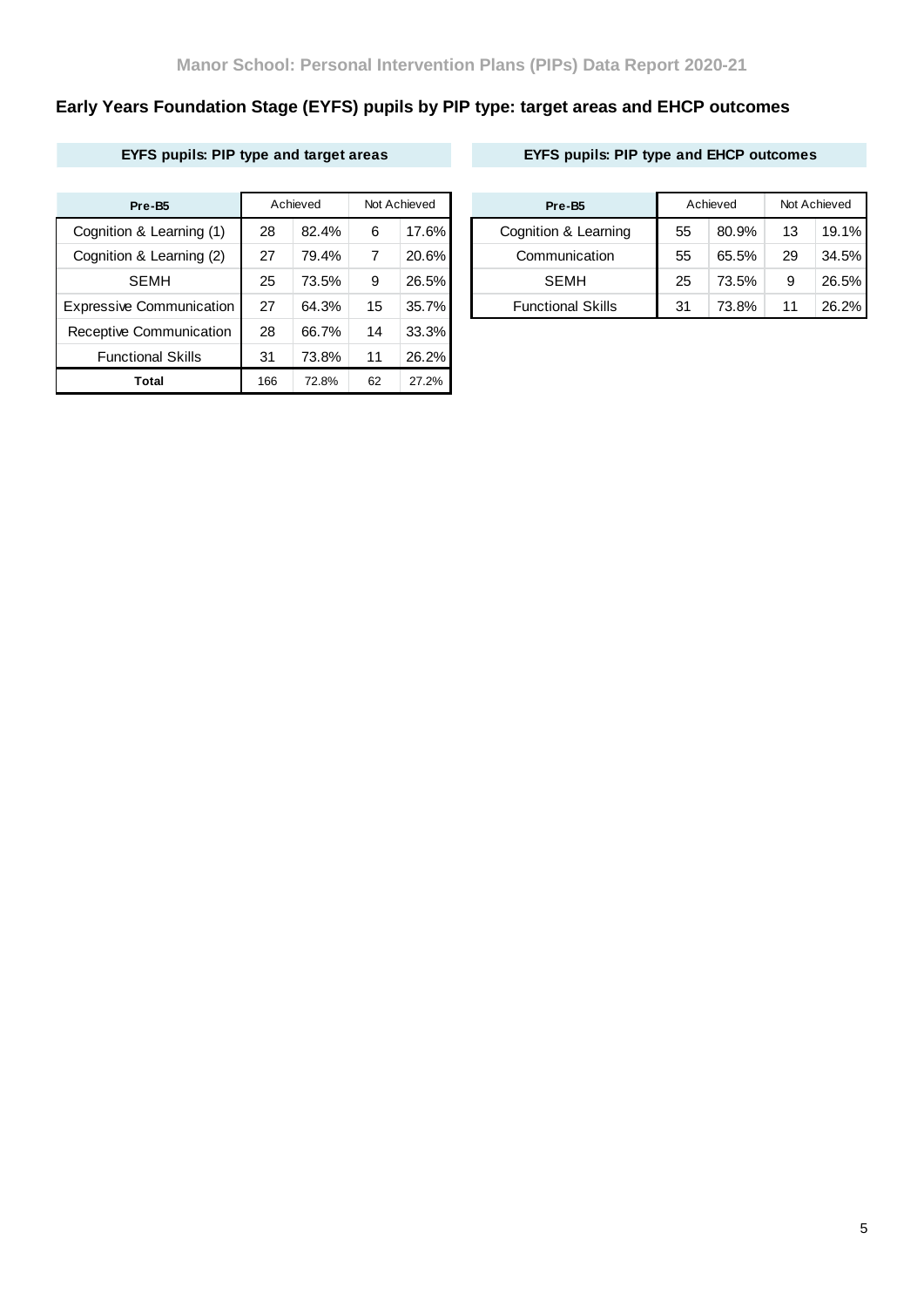# **Key Stage 1 pupils by PIP type: target areas and EHCP outcomes**

### **Key Stage 1 pupils: PIP type and target areas Key Stage 1 pupils: PIP type and EHCP outcomes**

| Pre-B5                          |     | Achieved | Not Achieved |          | Pre-B <sub>5</sub>       | Achieved |       | Not Achieved |       |
|---------------------------------|-----|----------|--------------|----------|--------------------------|----------|-------|--------------|-------|
| Cognition & Learning (1)        | 87  | 72.5%    | 33           | 27.5%    | Cognition & Learning     |          | 72.9% | 65           | 27.1% |
| Cognition & Learning (2)        | 88  | 73.3%    | 32           | 26.7%    | Communication            | 167      | 67.9% | 79           | 32.1% |
| <b>SEMH</b>                     | 79  | 65.8%    | 41           | $34.2\%$ | <b>SEMH</b>              | 79       | 65.8% | 41           | 34.2% |
| <b>Expressive Communication</b> | 81  | 65.9%    | 42           | 34.1%    | <b>Functional Skills</b> | 72       | 58.5% | 51           | 41.5% |
| Receptive Communication         | 86  | 69.9%    | 37           | $30.1\%$ |                          |          |       |              |       |
| <b>Functional Skills</b>        | 72  | 58.5%    | 51           | 41.5%    |                          |          |       |              |       |
| Total                           | 493 | 67.6%    | 236          | 32.4%    |                          |          |       |              |       |

| Pre-B <sub>5</sub>       |    | Achieved |    | Not Achieved |  | Pre-B <sub>5</sub>       | Achieved |       | Not Achieved |          |
|--------------------------|----|----------|----|--------------|--|--------------------------|----------|-------|--------------|----------|
| Cognition & Learning (1) | 87 | 72.5%    | 33 | 27.5%        |  | Cognition & Learning     | 175      | 72.9% | 65           | 27.1%    |
| Cognition & Learning (2) | 88 | 73.3%    | 32 | 26.7%        |  | Communication            | 167      | 67.9% | 79           | $32.1\%$ |
| <b>SEMH</b>              | 79 | 65.8%    | 41 | 34.2%        |  | <b>SEMH</b>              | 79       | 65.8% | 41           | $34.2\%$ |
| xpressive Communication  | 81 | 65.9%    | 42 | $34.1\%$     |  | <b>Functional Skills</b> | 72       | 58.5% | 51           | 41.5%    |

| Post-B4                         |     | Achieved |     | Not Achieved | Post-B4             |
|---------------------------------|-----|----------|-----|--------------|---------------------|
| Number                          | 109 | 89.3%    | 13  | 10.7%        | Cognition & Le      |
| Geometry & Measure              | 103 | 84.4%    | 19  | 15.6%        | Communica           |
| Reading/Phonics                 | 104 | 85.2%    | 18  | 14.8%        | <b>SEMH</b>         |
| Writing                         | 104 | 85.2%    | 18  | 14.8%        | <b>Functional S</b> |
| <b>Expressive Communication</b> | 94  | 71.8%    | 37  | 28.2%        |                     |
| Receptive Communication         | 102 | 77.9%    | 29  | 22.1%        |                     |
| <b>SEMH</b>                     | 88  | 72.1%    | 34  | 27.9%        |                     |
| <b>Functional Skills</b>        | 88  | 67.2%    | 43  | 32.8%        |                     |
| Total                           | 792 | 79.0%    | 211 | 21.0%        |                     |

| Post-B4            |     | Achieved |    | Not Achieved | Post-B4                  |     | Achieved |    | Not Achieved |
|--------------------|-----|----------|----|--------------|--------------------------|-----|----------|----|--------------|
| Number             | 109 | 89.3%    | 13 | $10.7\%$     | Cognition & Learning     | 420 | 86.1%    | 68 | 13.9%        |
| Geometry & Measure | 103 | 84.4%    | 19 | $15.6\%$     | Communication            | 196 | 74.8%    | 66 | 25.2%        |
| Reading/Phonics    | 104 | 85.2%    | 18 | 14.8%        | <b>SEMH</b>              | 88  | 72.1%    | 34 | 27.9%        |
| Writing            | 104 | 85.2%    | 18 | $14.8\%$     | <b>Functional Skills</b> | 88  | 67.2%    | 43 | 32.8%        |

| All PIP targets    |      | Achieved |     | Not Achieved | <b>All EHCP outcomes</b> |
|--------------------|------|----------|-----|--------------|--------------------------|
| Pre-B <sub>5</sub> | 493  | 67.6%    | 236 | 32.4%        | Cognition & Learnir      |
| Post-B4            | 792  | 79.0%    | 211 | 21.0%        | Communication            |
| Total              | 1285 | 74.2%    | 447 | 25.8%        | <b>SEMH</b>              |

| <b>PIP targets</b> |      | Achieved |     | Not Achieved | All EHCP outcomes        |     | Achieved |     | Not Achieved |
|--------------------|------|----------|-----|--------------|--------------------------|-----|----------|-----|--------------|
| Pre-B <sub>5</sub> | 493  | 67.6%    | 236 | 32.4%        | Cognition & Learning     | 595 | 81.7%    | 133 | 18.3%        |
| Post-B4            | 792  | 79.0%    | 211 | 21.0%        | Communication            | 363 | 71.5%    | 145 | 28.5%        |
| Total              | 1285 | 74.2%    | 447 | 25.8%        | <b>SEMH</b>              | 167 | 69.0%    | 75  | $31.0\%$     |
|                    |      |          |     |              | <b>Functional Skills</b> | 160 | 63.0%    | 94  | $37.0\%$     |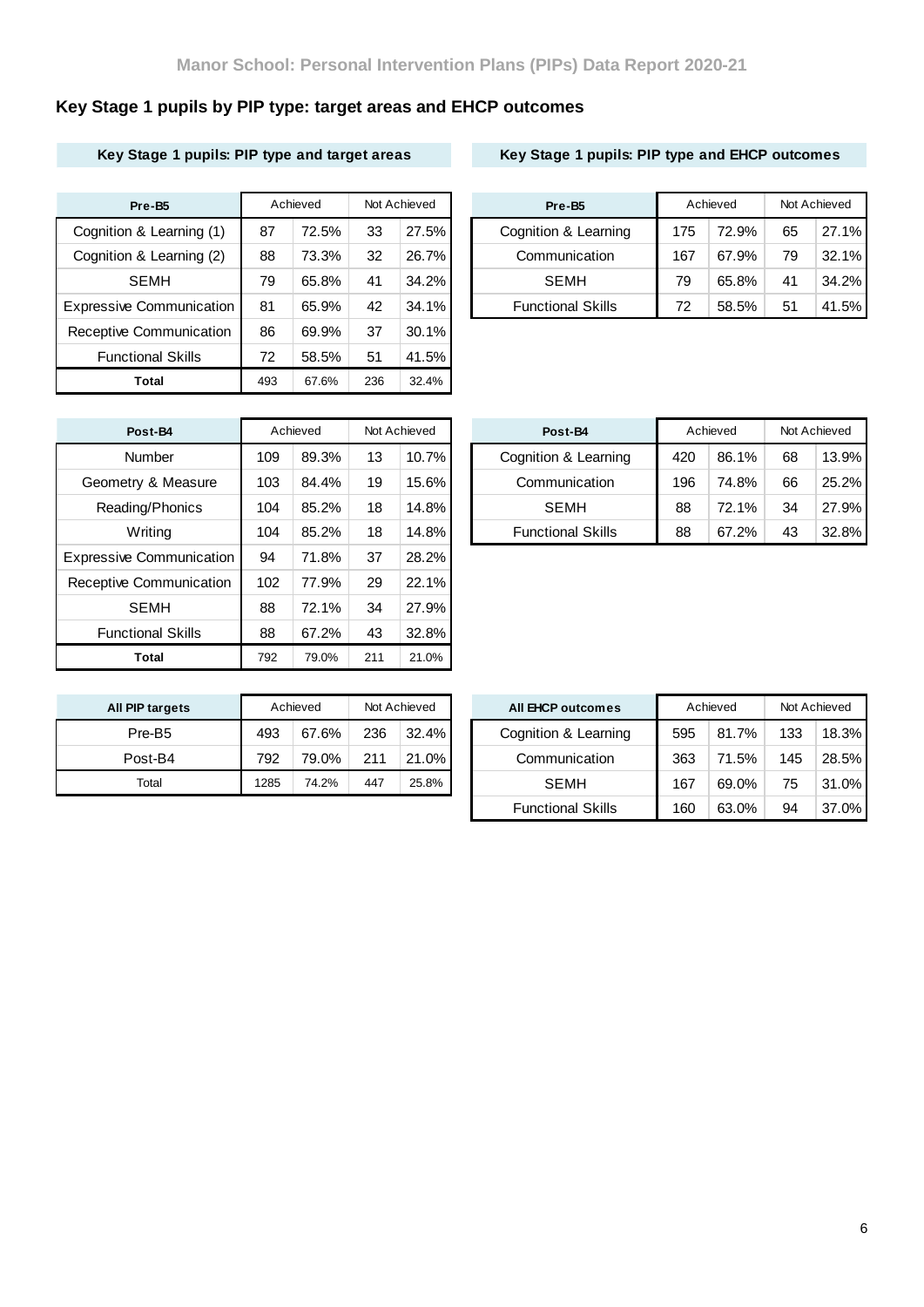# **Key Stage 2 pupils by PIP type: target areas and EHCP outcomes**

### **Key Stage 2 pupils: PIP type and target areas Key Stage 2 pupils: PIP type and EHCP outcomes**

| Pre-B5                          |     | Achieved |    | Not Achieved | Pre-B <sub>5</sub>       |    | Achieved |    | Not Achieved |
|---------------------------------|-----|----------|----|--------------|--------------------------|----|----------|----|--------------|
| Cognition & Learning (1)        | 36  | 78.3%    | 10 | 21.7%        | Cognition & Learning     | 75 | 81.5%    | 17 | 18.5%        |
| Cognition & Learning (2)        | 39  | 84.8%    | 7  | 15.2%        | Communication            | 73 | 70.2%    | 31 | 29.8%        |
| <b>SEMH</b>                     | 34  | 73.9%    | 12 | 26.1%        | <b>SEMH</b>              | 34 | 73.9%    | 12 | 26.1%        |
| <b>Expressive Communication</b> | 37  | 71.2%    | 15 | 28.8%        | <b>Functional Skills</b> | 34 | 65.4%    | 18 | 34.6%        |
| Receptive Communication         | 36  | 69.2%    | 16 | 30.8%        |                          |    |          |    |              |
| <b>Functional Skills</b>        | 34  | 65.4%    | 18 | 34.6%        |                          |    |          |    |              |
| Total                           | 216 | 73.5%    | 78 | 26.5%        |                          |    |          |    |              |

| Pre-B <sub>5</sub>       |    | Achieved |    | Not Achieved | Pre-B <sub>5</sub>       |    | Achieved |    | Not Achieved |
|--------------------------|----|----------|----|--------------|--------------------------|----|----------|----|--------------|
| Cognition & Learning (1) | 36 | 78.3%    | 10 | 21.7%        | Cognition & Learning     | 75 | 81.5%    | 17 | 18.5%        |
| Cognition & Learning (2) | 39 | 84.8%    |    | $15.2\%$     | Communication            | 73 | 70.2%    | 31 | 29.8%        |
| <b>SEMH</b>              | 34 | 73.9%    | 12 | 26.1%        | <b>SEMH</b>              | 34 | 73.9%    | 12 | $26.1\%$     |
| xpressive Communication  | 37 | 71.2%    | 15 | $28.8\%$     | <b>Functional Skills</b> | 34 | 65.4%    | 18 | $34.6\%$     |

| Post-B4                         |      | Achieved |     | Not Achieved | Post-B4             |
|---------------------------------|------|----------|-----|--------------|---------------------|
| Number                          | 245  | 77.0%    | 73  | 23.0%        | Cognition & Le      |
| Geometry & Measure              | 254  | 79.9%    | 64  | 20.1%        | Communica           |
| Reading/Phonics                 | 239  | 75.2%    | 79  | 24.8%        | <b>SEMH</b>         |
| Writing                         | 232  | 73.0%    | 86  | 27.0%        | <b>Functional S</b> |
| <b>Expressive Communication</b> | 236  | 66.9%    | 117 | 33.1%        |                     |
| Receptive Communication         | 239  | 67.7%    | 114 | 32.3%        |                     |
| <b>SEMH</b>                     | 225  | 70.8%    | 93  | 29.2%        |                     |
| <b>Functional Skills</b>        | 242  | 68.6%    | 111 | 31.4%        |                     |
| Total                           | 1912 | 72.2%    | 737 | 27.8%        |                     |

| Post-B4            |     | Achieved |    | Not Achieved | Post-B4                  |     | Achieved |     | Not Achieved |
|--------------------|-----|----------|----|--------------|--------------------------|-----|----------|-----|--------------|
| Number             | 245 | 77.0%    | 73 | $23.0\%$     | Cognition & Learning     | 970 | 76.3%    | 302 | 23.7%        |
| Geometry & Measure | 254 | 79.9%    | 64 | $20.1\%$     | Communication            | 475 | 67.3%    | 231 | 32.7%        |
| Reading/Phonics    | 239 | 75.2%    | 79 | 24.8%        | <b>SEMH</b>              | 225 | 70.8%    | 93  | 29.2%        |
| Writing            | 232 | 73.0%    | 86 | 27.0%        | <b>Functional Skills</b> | 242 | 68.6%    | 111 | 31.4%        |

| All PIP targets    |      | Achieved |     | Not Achieved | <b>All EHCP outcomes</b> |
|--------------------|------|----------|-----|--------------|--------------------------|
| Pre-B <sub>5</sub> | 216  | 73.5%    | 78  | 26.5%        | Cognition & Learnir      |
| Post-B4            | 1912 | 72.2%    | 737 | 27.8%        | Communication            |
| Total              | 2128 | 72.3%    | 815 | 27.7%        | <b>SEMH</b>              |

| <b>PIP targets</b> |      | Achieved |     | Not Achieved | All EHCP outcomes        |      | Achieved |     | Not Achieved |
|--------------------|------|----------|-----|--------------|--------------------------|------|----------|-----|--------------|
| Pre-B <sub>5</sub> | 216  | 73.5%    | 78  | 26.5%        | Cognition & Learning     | 1045 | 76.6%    | 319 | 23.4%        |
| Post-B4            | 1912 | 72.2%    | 737 | 27.8%        | Communication            | 548  | 67.7%    | 262 | 32.3%        |
| Total              | 2128 | 72.3%    | 815 | 27.7%        | <b>SEMH</b>              | 259  | 71.2%    | 105 | 28.8%        |
|                    |      |          |     |              | <b>Functional Skills</b> | 276  | 68.1%    | 129 | 31.9%        |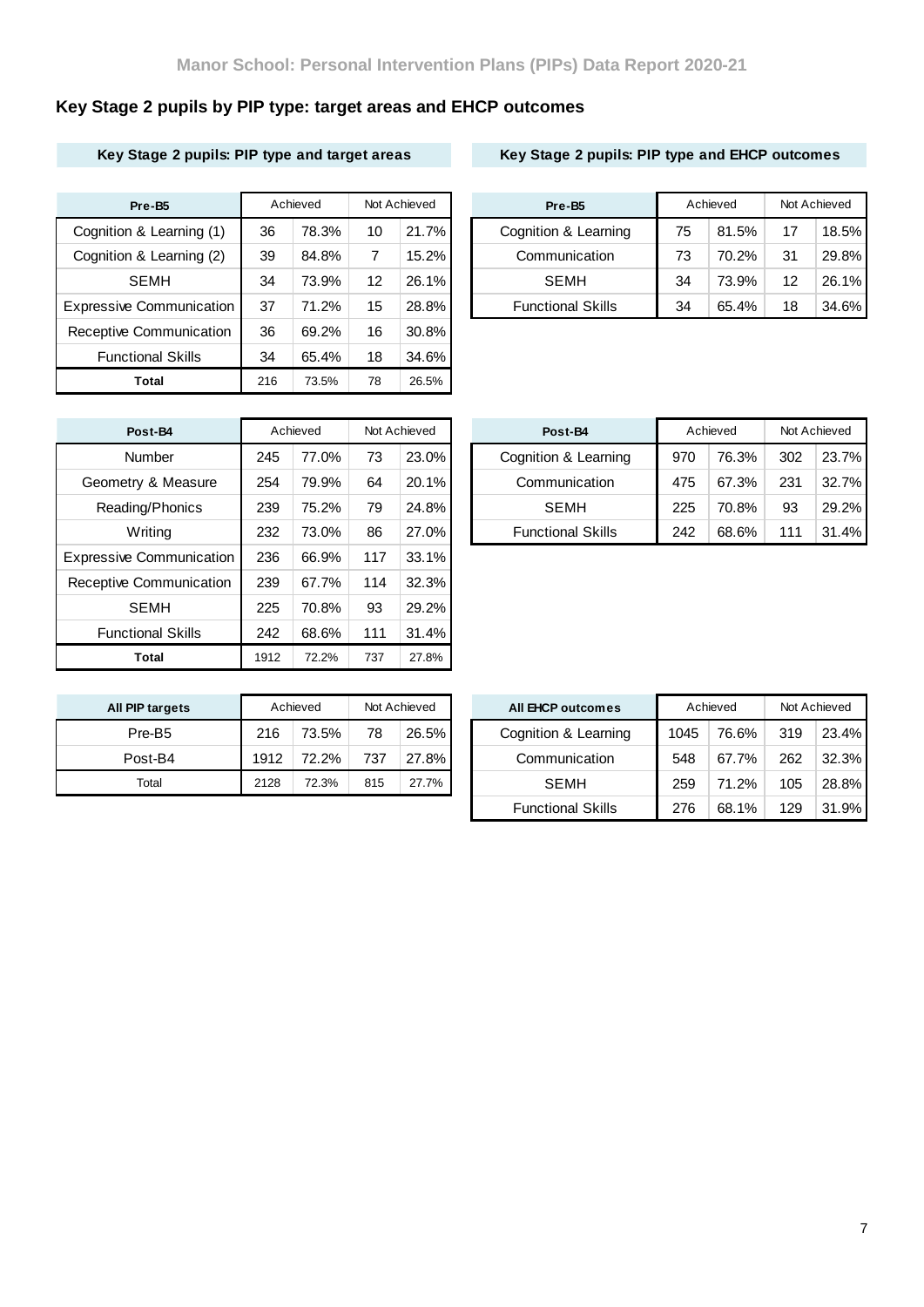### **Data comparison: 2019/20 and 2020/21**

*Due to the Covid-19 pandemic, the only data available for the 2019/20 academic year is from Autumn 2, Spring 1, and Spring 2. As such, only the data from this year's same half terms has been used in this comparison (Autumn 2 – Spring 2 2019/20 and Autumn 2 – Spring 2 2020/21)*

|                                 |     | Autumn 2 - Spring 2, 2019-20 |     |              |     | Autumn 2 - Spring 2, 2020-21 |     |              |          |
|---------------------------------|-----|------------------------------|-----|--------------|-----|------------------------------|-----|--------------|----------|
| Pre-B <sub>5</sub>              |     | Achieved                     |     | Not Achieved |     | Achieved                     |     | Not Achieved | Diff.    |
| Cognition & Learning (1)        | 90  | 66.2%                        | 46  | 33.8%        | 82  | 66.1%                        | 42  | 33.9%        | 0.0%     |
| Cognition & Learning (2)        | 93  | 68.4%                        | 43  | 31.6%        | 82  | 66.1%                        | 42  | 33.9%        | $-2.3%$  |
| <b>PSHE</b>                     | 93  | 68.4%                        | 43  | 31.6%        | 70  | 56.5%                        | 54  | 43.5%        | $-11.9%$ |
| <b>Expressive Communication</b> | 92  | 67.6%                        | 44  | 32.4%        | 78  | 55.3%                        | 63  | 44.7%        | $-12.3%$ |
| Receptive Communication         | 89  | 65.4%                        | 47  | 34.6%        | 86  | 61.0%                        | 55  | 39.0%        | $-4.4%$  |
| <b>Functional Skills</b>        | 87  | 64.0%                        | 49  | 36.0%        | 82  | 58.2%                        | 59  | 41.8%        | $-5.8%$  |
| Total                           | 544 | 66.7%                        | 272 | 33.3%        | 480 | 60.4%                        | 315 | 39.6%        | $-6.3%$  |

|                                 |      | Autumn 2 - Spring 2, 2019-20 |     |              |      | Autumn 2 - Spring 2, 2020-21 |      |              | Diff.    |
|---------------------------------|------|------------------------------|-----|--------------|------|------------------------------|------|--------------|----------|
| Post-B4                         |      | Achieved                     |     | Not Achieved |      | Achieved                     |      | Not Achieved |          |
| <b>Number</b>                   | 227  | 75.9%                        | 72  | 24.1%        | 139  | 64.1%                        | 78   | 35.9%        | $-11.9%$ |
| Geometry & Measure              | 236  | 78.9%                        | 63  | 21.1%        | 146  | 67.3%                        | 71   | 32.7%        | $-11.6%$ |
| Reading/Phonics                 | 227  | 75.9%                        | 72  | 24.1%        | 131  | 60.4%                        | 86   | 39.6%        | $-15.6%$ |
| Writing                         | 245  | 81.9%                        | 54  | 18.1%        | 127  | 58.5%                        | 90   | 41.5%        | $-23.4%$ |
| <b>Expressive Communication</b> | 210  | 70.2%                        | 89  | 29.8%        | 126  | 48.3%                        | 135  | 51.7%        | $-22.0%$ |
| Receptive Communication         | 237  | 79.3%                        | 62  | 20.7%        | 134  | 51.3%                        | 127  | 48.7%        | $-27.9%$ |
| <b>PSHE</b>                     | 195  | 65.2%                        | 104 | 34.8%        | 109  | 50.2%                        | 108  | 49.8%        | $-15.0%$ |
| <b>Functional Skills</b>        | 189  | 63.2%                        | 110 | 36.8%        | 126  | 48.3%                        | 135  | 51.7%        | $-14.9%$ |
| <b>Total</b>                    | 1766 | 73.8%                        | 626 | 26.2%        | 1038 | 55.6%                        | 830  | 44.4%        | $-18.3%$ |
|                                 |      |                              |     |              |      |                              |      |              |          |
| All PIP targets                 | 2310 | 72.0%                        | 898 | 28.0%        | 1518 | 57.0%                        | 1145 | 43.0%        | $-15.0%$ |

Example: the first data cell of the 'Post-B4' table shows that 227 of the 'Number' targets set, that were included in the data, were assessed as 'Achieved', this is also represented as a percentage (75.9%) in the cell to its right.

The 'Diff.' (Difference) column on the far right indicates the difference between the 2019-20 and 2020-21 'Achieved' data. The first value in the 'Diff' column (-11.9%) shows that there was an 11.9% decrease in the achievement of 'Number' targets from 2019-20 to 2020-21.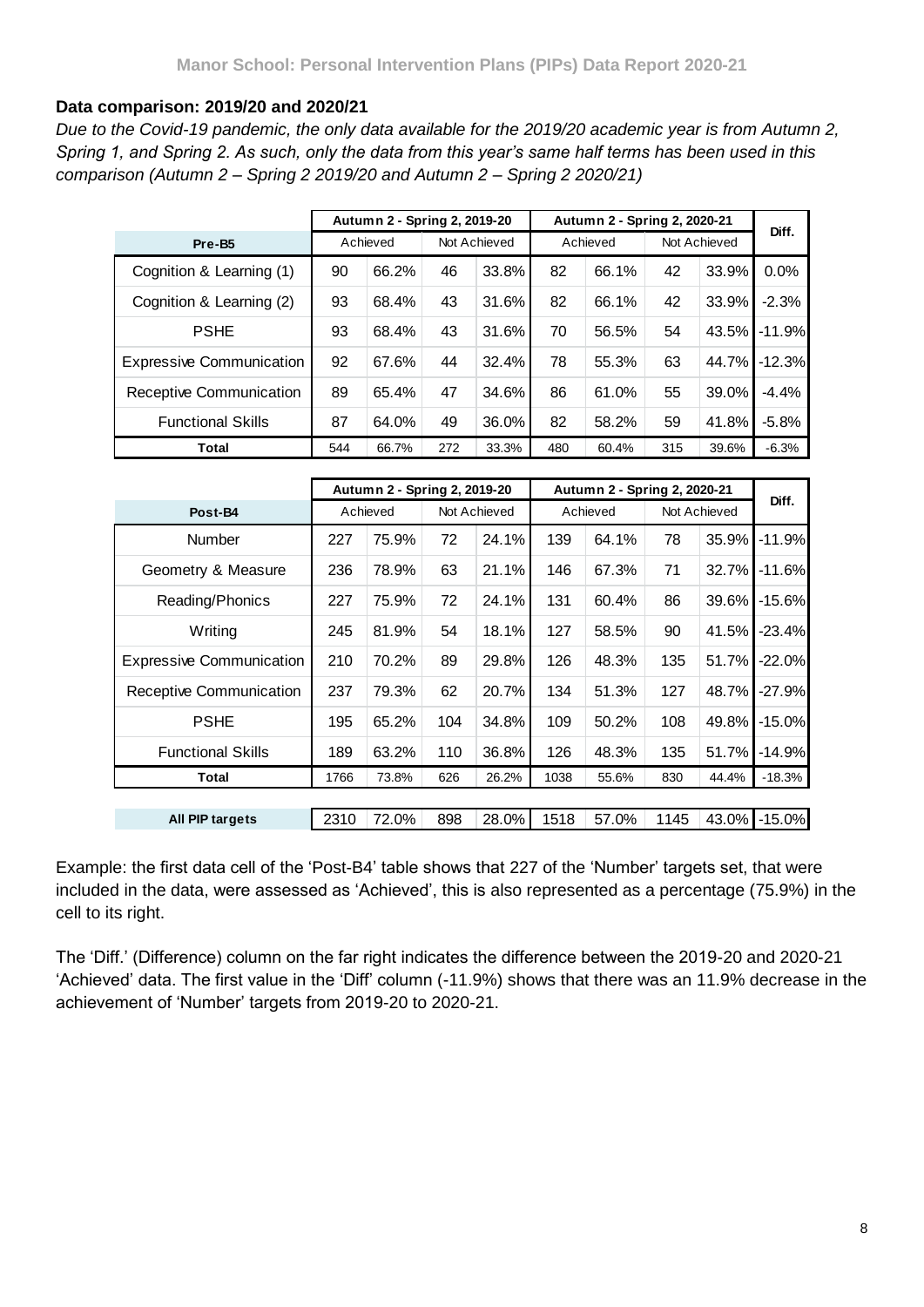### **Groups - overview**

**Gender comparison: PIP type and target areas**

|                                                     |      | Achieved |      | Not Achieved | All PIP targets                                     |      | Achieved |      | Not Achieved |
|-----------------------------------------------------|------|----------|------|--------------|-----------------------------------------------------|------|----------|------|--------------|
| Male                                                | 2944 | 73.3%    | 1071 | 26.7%        | <b>ASD</b>                                          | 3091 | 73.1%    | 1140 | 26.9%        |
| Female                                              | 870  | 75.0%    | 290  | 25.0%        | Other                                               | 821  | 75.6%    | 265  | 24.4%        |
|                                                     |      |          |      |              |                                                     |      |          |      |              |
| Pre-B5                                              |      | Achieved |      | Not Achieved | Pre-B5                                              |      | Achieved |      | Not Achieved |
| Male                                                | 891  | 72.3%    | 342  | 27.7%        | <b>ASD</b>                                          | 760  | 72.4%    | 290  | 27.6%        |
| Female                                              | 244  | 73.9%    | 86   | 26.1%        | Other                                               | 448  | 72.8%    | 167  | 27.2%        |
|                                                     |      |          |      |              |                                                     |      |          |      |              |
| Post-B4                                             |      | Achieved |      | Not Achieved | Post-B4                                             |      | Achieved |      | Not Achieved |
| Male                                                | 2053 | 73.8%    | 729  | 26.2%        | <b>ASD</b>                                          | 2331 | 73.3%    | 850  | 26.7%        |
| Female                                              | 626  | 75.4%    | 204  | 24.6%        | Other                                               | 373  | 79.2%    | 98   | 20.8%        |
| Pupil Premium comparison: PIP type and target areas |      |          |      |              | BC, BA, or DH comparison: PIP type and target areas |      |          |      |              |
| All PIP targets                                     |      | Achieved |      | Not Achieved | All PIP targets                                     |      | Achieved |      | Not Achieved |
| <b>Pupil Premium</b>                                | 1638 | 72.7%    | 614  | 27.3%        | BC, BA, or DH                                       | 1326 | 71.5%    | 528  | 28.5%        |
| Non-Pupil Premium                                   | 2176 | 74.4%    | 747  | 25.6%        | Non-BC, BA, or DH                                   | 2596 | 74.7%    | 879  | 25.3%        |
|                                                     |      |          |      |              |                                                     |      |          |      |              |
| Pre-B5                                              |      | Achieved |      | Not Achieved | Pre-B5                                              |      | Achieved |      | Not Achieved |
| Pupil Premium                                       | 351  | 68.4%    | 162  | 31.6%        | BC, BA, or DH                                       | 487  | 72.5%    | 185  | 27.5%        |
| Non-Pupil Premium                                   | 784  | 74.7%    | 266  | 25.3%        | Non-BC, BA, or DH                                   | 731  | 72.7%    | 274  | 27.3%        |
|                                                     |      |          |      |              |                                                     |      |          |      |              |
| Post-B4                                             |      | Achieved |      | Not Achieved | Post-B4                                             |      | Achieved |      | Not Achieved |

Due to a variety of factors, including pupils joining, leaving, and being excluded from the data due to attendance throughout the year, and the fact that this data is collected over 5 separate half terms, the contextual data below shows the average number of pupils in each group over the course of the year.

Gender: Male (116) | Female (33)

Non-Pupil Premium | 1392 74.3% 481 25.7%

- SEND: ASD (121) | Other (33)
- Pupil Premium: Yes (64) | No (86)
- BC, BC, DH: Yes (55) | No (100)

Non-BC, BA, or DH 1865 75.5% 605 24.5%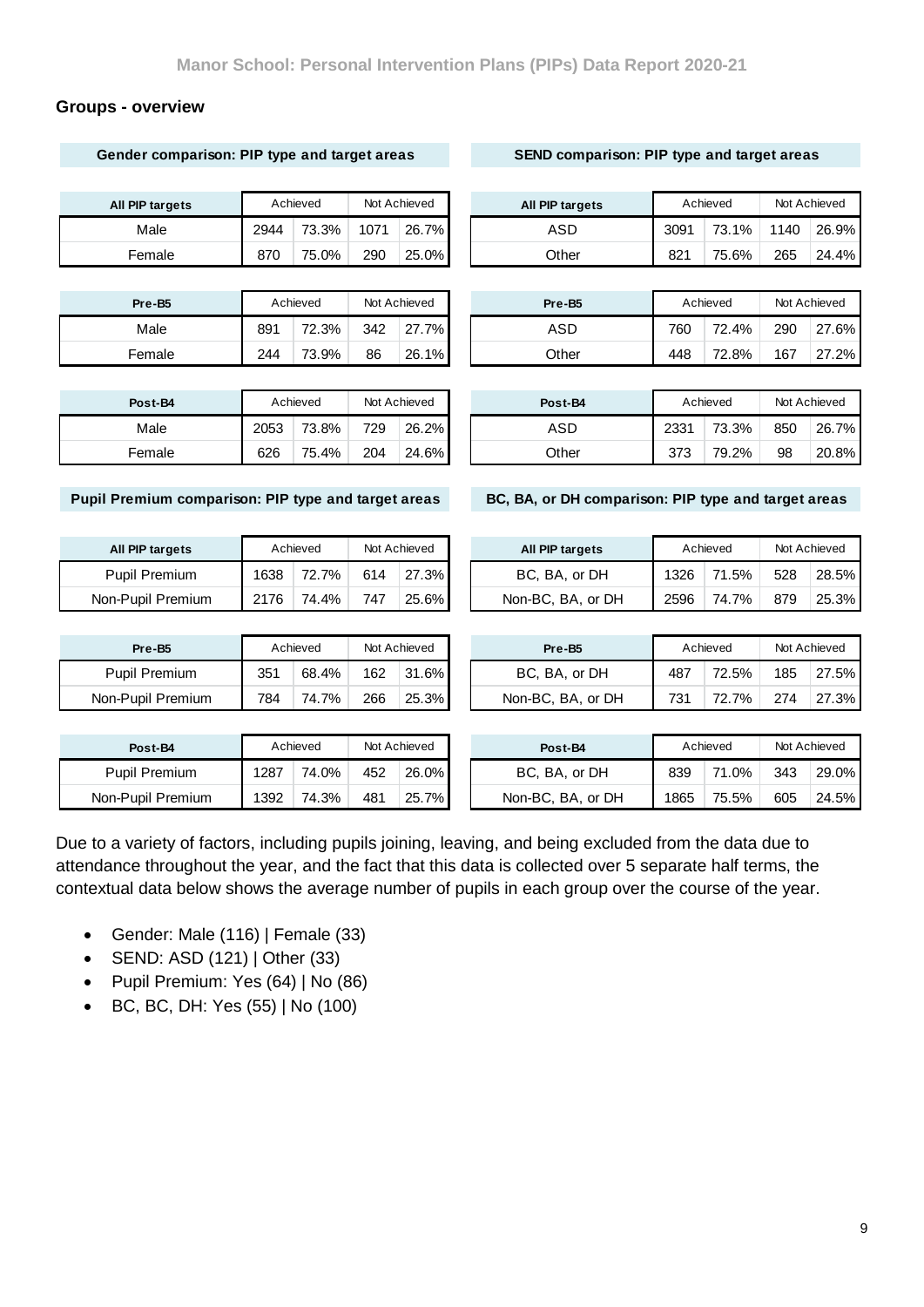# **Group: Gender (Male) by PIP type: target areas and EHCP outcomes**

### **Male pupils: PIP type and target areas Male pupils: PIP type and EHCP outcomes**

| Pre-B5                          |     | Achieved | Not Achieved |          | Pre-B <sub>5</sub>       |     | Achieved | Not Achieved |       |
|---------------------------------|-----|----------|--------------|----------|--------------------------|-----|----------|--------------|-------|
| Cognition & Learning (1)        | 150 | 75.4%    | 49           | 24.6%    | Cognition & Learning     | 303 | 76.1%    | 95           | 23.9% |
| Cognition & Learning (2)        | 153 | 76.9%    | 46           | $23.1\%$ | Communication            | 305 | 71.9%    | 119          | 28.1% |
| <b>SEMH</b>                     | 143 | 71.9%    | 56           | 28.1%    | <b>SEMH</b>              | 143 | 71.9%    | 56           | 28.1% |
| <b>Expressive Communication</b> | 153 | 72.2%    | 59           | 27.8%    | <b>Functional Skills</b> | 140 | 66.0%    | 72           | 34.0% |
| Receptive Communication         | 152 | 71.7%    | 60           | 28.3%    |                          |     |          |              |       |
| <b>Functional Skills</b>        | 140 | 66.0%    | 72           | 34.0%    |                          |     |          |              |       |
| Total                           | 891 | 72.3%    | 342          | 27.7%    |                          |     |          |              |       |

| Pre-B <sub>5</sub>       |     | Achieved | Not Achieved |       | Pre-B <sub>5</sub>       | Achieved |       | Not Achieved |          |
|--------------------------|-----|----------|--------------|-------|--------------------------|----------|-------|--------------|----------|
| Cognition & Learning (1) | 150 | 75.4%    | 49           | 24.6% | Cognition & Learning     | 303      | 76.1% | 95           | 23.9%    |
| Cognition & Learning (2) | 153 | 76.9%    | 46           | 23.1% | Communication            | 305      | 71.9% | 119          | 28.1%    |
| <b>SEMH</b>              | 143 | 71.9%    | 56           | 28.1% | <b>SEMH</b>              | 143      | 71.9% | 56           | 28.1%    |
| xpressive Communication  | 153 | 72.2%    | 59           | 27.8% | <b>Functional Skills</b> | 140      | 66.0% | 72           | $34.0\%$ |

| Post-B4                         |      | Achieved |     | Not Achieved | Post-B4             |
|---------------------------------|------|----------|-----|--------------|---------------------|
| Number                          | 269  | 80.3%    | 66  | 19.7%        | Cognition & Le      |
| Geometry & Measure              | 269  | 80.3%    | 66  | 19.7%        | Communica           |
| Reading/Phonics                 | 262  | 78.2%    | 73  | 21.8%        | <b>SEMH</b>         |
| Writing                         | 255  | 76.1%    | 80  | 23.9%        | <b>Functional S</b> |
| <b>Expressive Communication</b> | 250  | 67.8%    | 119 | 32.2%        |                     |
| Receptive Communication         | 258  | 69.9%    | 111 | 30.1%        |                     |
| <b>SEMH</b>                     | 240  | 71.6%    | 95  | 28.4%        |                     |
| <b>Functional Skills</b>        | 250  | 67.8%    | 119 | 32.2%        |                     |
| Total                           | 2053 | 73.8%    | 729 | 26.2%        |                     |

| Post-B4            |     | Achieved | Not Achieved |       | Post-B4                  |      | Achieved | Not Achieved |       |
|--------------------|-----|----------|--------------|-------|--------------------------|------|----------|--------------|-------|
| Number             | 269 | 80.3%    | 66           | 19.7% | Cognition & Learning     | 1055 | 78.7%    | 285          | 21.3% |
| Geometry & Measure | 269 | 80.3%    | 66           | 19.7% | Communication            | 508  | 68.8%    | 230          | 31.2% |
| Reading/Phonics    | 262 | 78.2%    | 73           | 21.8% | SEMH                     | 240  | 71.6%    | 95           | 28.4% |
| Writing            | 255 | 76.1%    | 80           | 23.9% | <b>Functional Skills</b> | 250  | 67.8%    | 119          | 32.2% |
|                    |     |          |              |       |                          |      |          |              |       |

| All PIP targets    |      | Achieved | Not Achieved |         |  |  |
|--------------------|------|----------|--------------|---------|--|--|
| Pre-B <sub>5</sub> | 891  | 72.3%    | 342          | ⊦ 27.7% |  |  |
| Post-B4            | 2053 | 73.8%    | 729          | 26.2%   |  |  |
| Total              | 2944 | 73.3%    | 1071         | 26.7%   |  |  |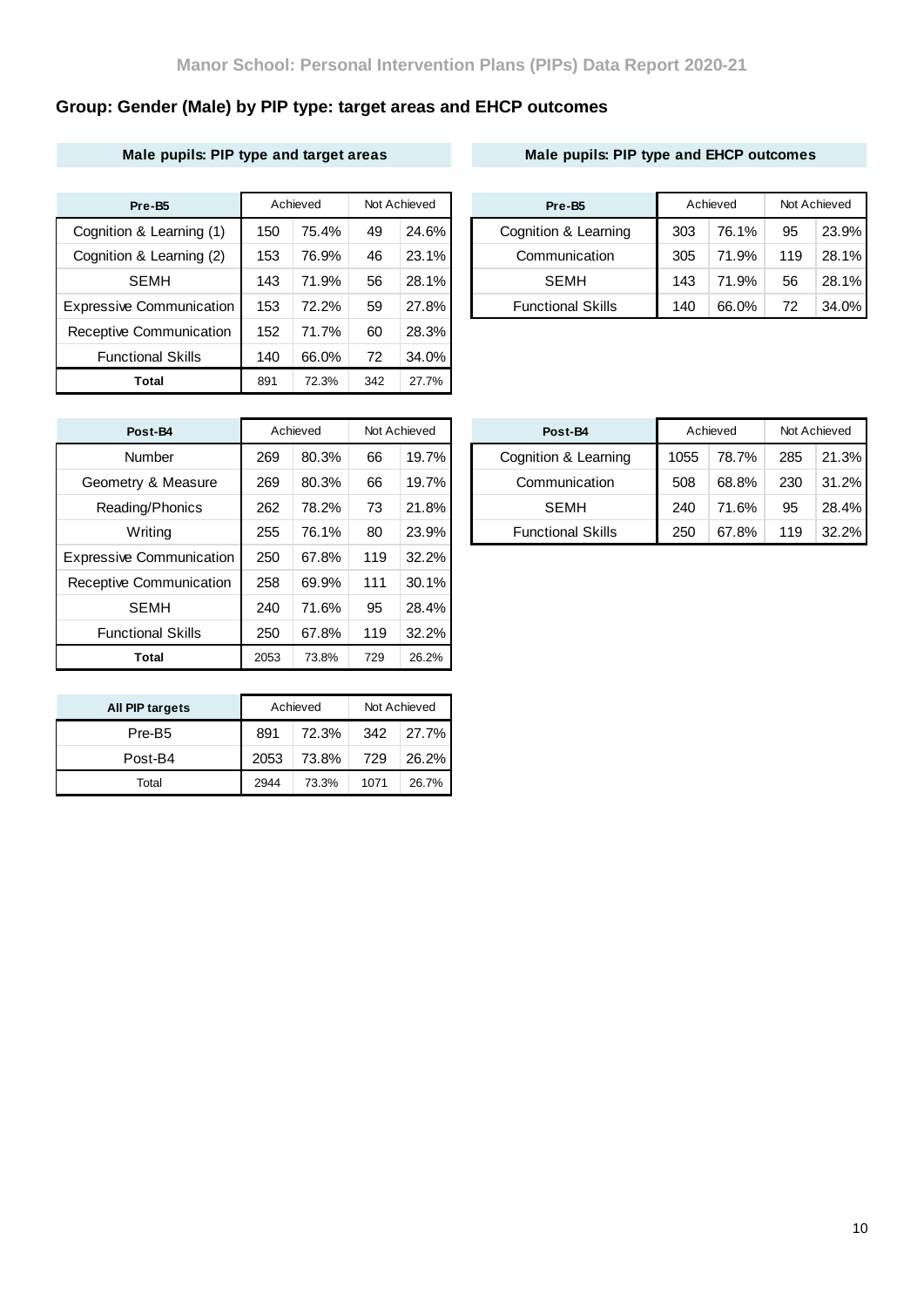# **Group: Gender (Female) by PIP type: target areas and EHCP outcomes**

### **Female pupils: PIP type and target areas Female pupils: PIP type and EHCP outcomes**

| Pre-B5                          |     | Achieved |    | Not Achieved |  | Pre-B <sub>5</sub>       | Achieved |       | Not Achieved |       |
|---------------------------------|-----|----------|----|--------------|--|--------------------------|----------|-------|--------------|-------|
| Cognition & Learning (1)        | 37  | 69.8%    | 16 | $30.2\%$     |  | Cognition & Learning     | 75       | 70.8% | 31           | 29.2% |
| Cognition & Learning (2)        | 38  | 71.7%    | 15 | 28.3%        |  | Communication            | 86       | 75.4% | 28           | 24.6% |
| <b>SEMH</b>                     | 43  | 81.1%    | 10 | 18.9%        |  | <b>SEMH</b>              | 43       | 81.1% | 10           | 18.9% |
| <b>Expressive Communication</b> | 42  | 73.7%    | 15 | 26.3%        |  | <b>Functional Skills</b> | 40       | 70.2% | 17           | 29.8% |
| Receptive Communication         | 44  | 77.2%    | 13 | 22.8%        |  |                          |          |       |              |       |
| <b>Functional Skills</b>        | 40  | 70.2%    | 17 | 29.8%        |  |                          |          |       |              |       |
| Total                           | 244 | 73.9%    | 86 | 26.1%        |  |                          |          |       |              |       |

| Pre-B <sub>5</sub>       |    | Achieved | Not Achieved |          | Pre-B <sub>5</sub>       | Achieved |       | Not Achieved |          |
|--------------------------|----|----------|--------------|----------|--------------------------|----------|-------|--------------|----------|
| Cognition & Learning (1) | 37 | 69.8%    | 16           | $30.2\%$ | Cognition & Learning     | 75       | 70.8% | 31           | 29.2%    |
| Cognition & Learning (2) | 38 | 71.7%    | 15           | 28.3%    | Communication            | 86       | 75.4% | 28           | 24.6%    |
| <b>SEMH</b>              | 43 | 81.1%    | 10           | 18.9%    | <b>SEMH</b>              | 43       | 81.1% | 10           | 18.9%    |
| xpressive Communication  | 42 | 73.7%    | 15           | 26.3%    | <b>Functional Skills</b> | 40       | 70.2% | 17           | $29.8\%$ |

| Post-B4                         |     | Achieved |     | Not Achieved | Post-B4             |
|---------------------------------|-----|----------|-----|--------------|---------------------|
| Number                          | 80  | 80.0%    | 20  | 20.0%        | Cognition & Le      |
| Geometry & Measure              | 85  | 85.0%    | 15  | 15.0%        | Communica           |
| Reading/Phonics                 | 76  | 76.0%    | 24  | 24.0%        | <b>SEMH</b>         |
| Writing                         | 80  | 80.0%    | 20  | 20.0%        | <b>Functional S</b> |
| <b>Expressive Communication</b> | 76  | 69.1%    | 34  | 30.9%        |                     |
| Receptive Communication         | 79  | 71.8%    | 31  | 28.2%        |                     |
| <b>SEMH</b>                     | 72  | 72.0%    | 28  | 28.0%        |                     |
| <b>Functional Skills</b>        | 78  | 70.9%    | 32  | 29.1%        |                     |
| Total                           | 626 | 75.4%    | 204 | 24.6%        |                     |

| All PIP targets    |     | Achieved | Not Achieved |       |  |  |
|--------------------|-----|----------|--------------|-------|--|--|
| Pre-B <sub>5</sub> | 244 | 73.9%    | 86           | 26.1% |  |  |
| Post-B4            | 626 | 75.4%    | 204          | 24.6% |  |  |
| Total              | 870 | 75.0%    | 290          | 25.0% |  |  |

| Post-B4            |    | Achieved<br>Not Achieved |    | Post-B4  | Achieved                 |     | Not Achieved |    |          |
|--------------------|----|--------------------------|----|----------|--------------------------|-----|--------------|----|----------|
| Number             | 80 | 80.0%                    | 20 | $20.0\%$ | Cognition & Learning     | 321 | 80.3%        | 79 | $19.8\%$ |
| Geometry & Measure | 85 | 85.0%                    | 15 | $15.0\%$ | Communication            | 155 | 70.5%        | 65 | 29.5%    |
| Reading/Phonics    | 76 | 76.0%                    | 24 | $24.0\%$ | <b>SEMH</b>              | 72  | 72.0%        | 28 | 28.0%    |
| Writing            | 80 | 80.0%                    | 20 | $20.0\%$ | <b>Functional Skills</b> | 78  | 70.9%        | 32 | $29.1\%$ |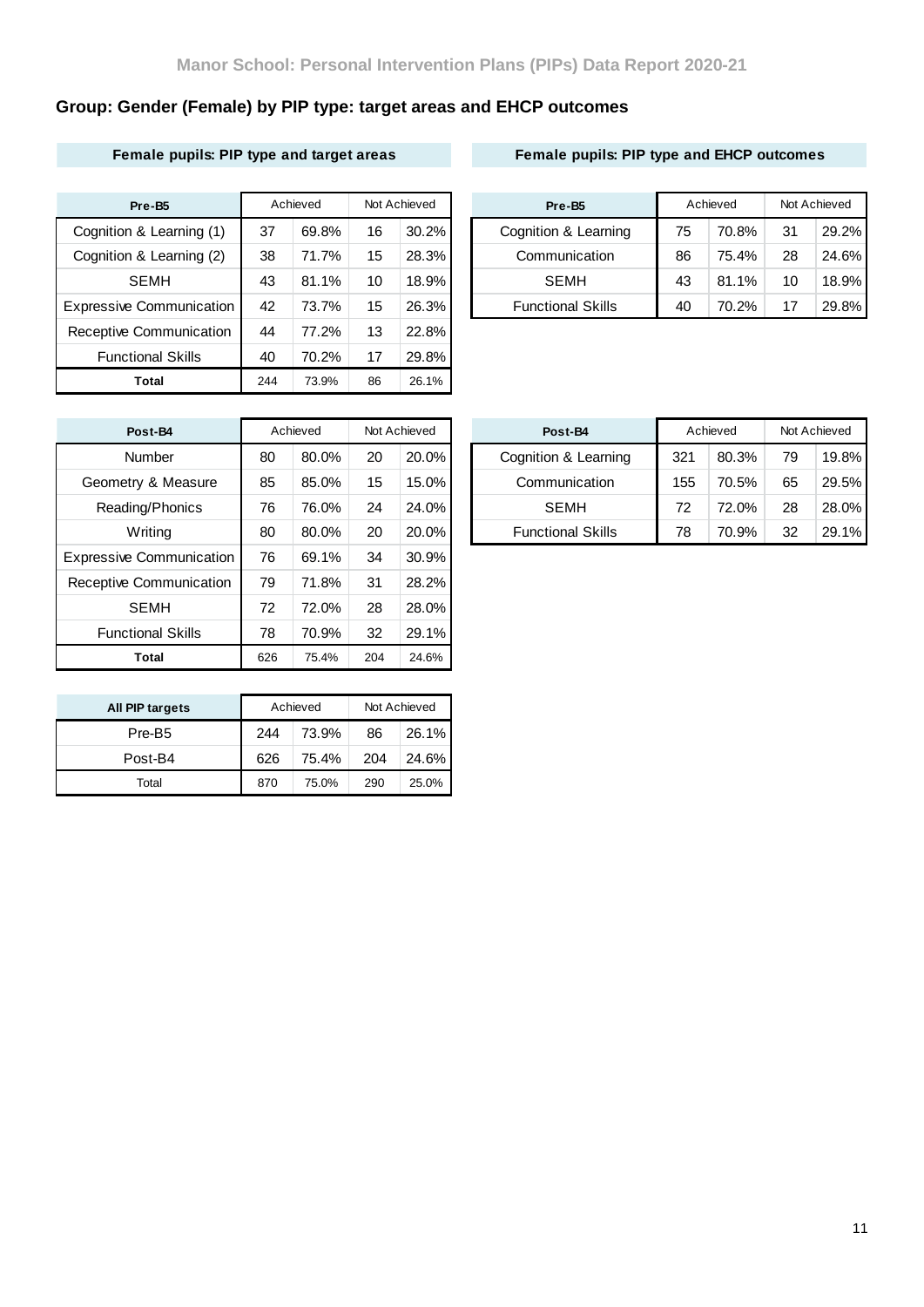# **Group: SEND (ASD) by PIP type: target areas and EHCP outcomes**

### **ASD pupils: PIP type and target areas ASD pupils: PIP type and EHCP outcomes**

| Pre-B <sub>5</sub>              |     | Achieved |     | Not Achieved |  | Pre-B <sub>5</sub>       | Achieved |       | Not Achieved |       |
|---------------------------------|-----|----------|-----|--------------|--|--------------------------|----------|-------|--------------|-------|
| Cognition & Learning (1)        | 125 | 74.0%    | 44  | $26.0\%$     |  | Cognition & Learning     | 256      | 75.7% | 82           | 24.3% |
| Cognition & Learning (2)        | 131 | 77.5%    | 38  | 22.5%        |  | Communication            | 260      | 71.8% | 102          | 28.2% |
| <b>SEMH</b>                     | 123 | 72.8%    | 46  | 27.2%        |  | SEMH                     | 123      | 72.8% | 46           | 27.2% |
| <b>Expressive Communication</b> | 128 | 70.7%    | 53  | 29.3%        |  | <b>Functional Skills</b> | 121      | 66.9% | 60           | 33.1% |
| Receptive Communication         | 132 | 72.9%    | 49  | 27.1%        |  |                          |          |       |              |       |
| <b>Functional Skills</b>        | 121 | 66.9%    | 60  | $33.1\%$     |  |                          |          |       |              |       |
| <b>Total</b>                    | 760 | 72.4%    | 290 | 27.6%        |  |                          |          |       |              |       |

| Pre-B5                   |     | Achieved | Not Achieved |          |  | Pre-B <sub>5</sub>       | Achieved |       | Not Achieved |          |
|--------------------------|-----|----------|--------------|----------|--|--------------------------|----------|-------|--------------|----------|
| Cognition & Learning (1) | 125 | 74.0%    | 44           | $26.0\%$ |  | Cognition & Learning     | 256      | 75.7% | 82           | 24.3%    |
| Cognition & Learning (2) | 131 | 77.5%    | 38           | 22.5%    |  | Communication            | 260      | 71.8% | 102          | 28.2%    |
| <b>SEMH</b>              | 123 | 72.8%    | 46           | 27.2%    |  | <b>SEMH</b>              | 123      | 72.8% | 46           | 27.2%    |
| xpressive Communication  | 128 | 70.7%    | 53           | 29.3%    |  | <b>Functional Skills</b> | 121      | 66.9% | 60           | $33.1\%$ |

| Post-B4                         |      | Achieved |     | Not Achieved | Post-B4             |
|---------------------------------|------|----------|-----|--------------|---------------------|
| Number                          | 302  | 78.9%    | 81  | 21.1%        | Cognition & Le      |
| Geometry & Measure              | 307  | 80.2%    | 76  | 19.8%        | Communica           |
| Reading/Phonics                 | 297  | 77.5%    | 86  | 22.5%        | <b>SEMH</b>         |
| Writing                         | 287  | 74.9%    | 96  | 25.1%        | <b>Functional S</b> |
| <b>Expressive Communication</b> | 287  | 68.0%    | 135 | 32.0%        |                     |
| Receptive Communication         | 293  | 69.4%    | 129 | 30.6%        |                     |
| <b>SEMH</b>                     | 271  | 70.8%    | 112 | 29.2%        |                     |
| <b>Functional Skills</b>        | 287  | 68.0%    | 135 | 32.0%        |                     |
| Total                           | 2331 | 73.3%    | 850 | 26.7%        |                     |

| All PIP targets    |      | Achieved | Not Achieved |       |  |  |
|--------------------|------|----------|--------------|-------|--|--|
| Pre-B <sub>5</sub> | 760  | 72.4%    | 290          | 27.6% |  |  |
| Post-B4            | 2331 | 73.3%    | 850          | 26.7% |  |  |
| Total              | 3091 | 73.1%    | 1140         | 26.9% |  |  |

| Post-B4            |     | Achieved |    | Not Achieved | Post-B4 |                          |      | Achieved |     | Not Achieved |
|--------------------|-----|----------|----|--------------|---------|--------------------------|------|----------|-----|--------------|
| Number             | 302 | 78.9%    | 81 | $21.1\%$     |         | Cognition & Learning     | 1193 | 77.9%    | 339 | $22.1\%$     |
| Geometry & Measure | 307 | 80.2%    | 76 | 19.8%        |         | Communication            | 580  | 68.7%    | 264 | 31.3%        |
| Reading/Phonics    | 297 | 77.5%    | 86 | 22.5%        |         | <b>SEMH</b>              | 271  | 70.8%    | 112 | 29.2%        |
| Writing            | 287 | 74.9%    | 96 | 25.1%        |         | <b>Functional Skills</b> | 287  | 68.0%    | 135 | $32.0\%$     |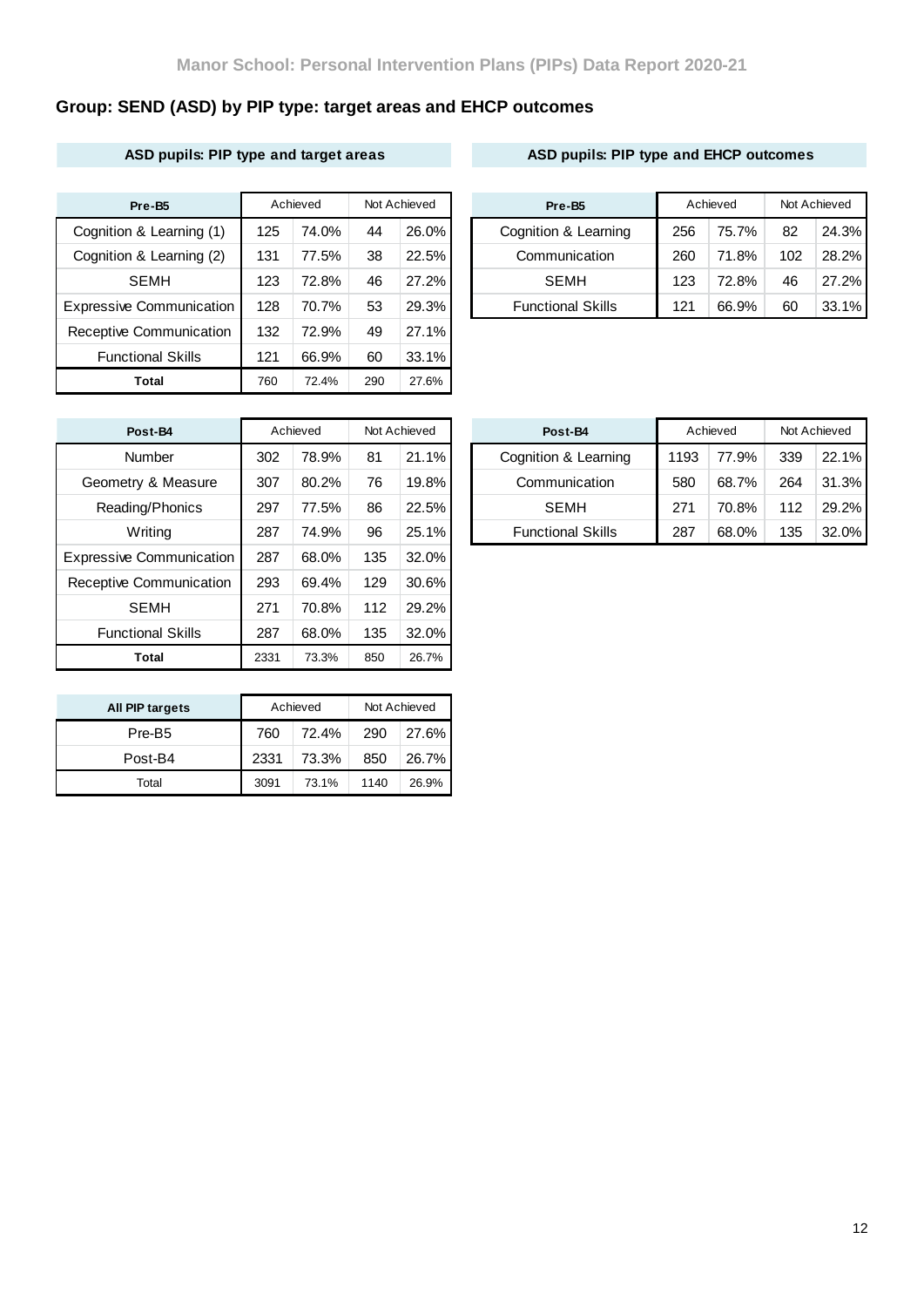# **Group: SEND (Other) by PIP type: target areas and EHCP outcomes**

### **Other pupils: PIP type and target areas Other pupils: PIP type and EHCP outcomes**

| Pre-B5                          |     | Achieved |     | Not Achieved | Pre-B <sub>5</sub>       |     | Achieved |    | Not Achieved |
|---------------------------------|-----|----------|-----|--------------|--------------------------|-----|----------|----|--------------|
| Cognition & Learning (1)        | 73  | 73.0%    | 27  | 27.0%        | Cognition & Learning     | 146 | 73.0%    | 54 | 27.0%        |
| Cognition & Learning (2)        | 73  | 73.0%    | 27  | 27.0%        | Communication            | 153 | 72.9%    | 57 | 27.1%        |
| <b>SEMH</b>                     | 74  | 74.0%    | 26  | 26.0%        | <b>SEMH</b>              | 74  | 74.0%    | 26 | 26.0%        |
| <b>Expressive Communication</b> | 76  | 72.4%    | 29  | 27.6%        | <b>Functional Skills</b> | 75  | 71.4%    | 30 | 28.6%        |
| Receptive Communication         | 77  | 73.3%    | 28  | 26.7%        |                          |     |          |    |              |
| <b>Functional Skills</b>        | 75  | 71.4%    | 30  | 28.6%        |                          |     |          |    |              |
| Total                           | 448 | 72.8%    | 167 | 27.2%        |                          |     |          |    |              |

| Pre-B <sub>5</sub>       |    | Achieved |    | Not Achieved | Pre-B <sub>5</sub> |                          | Achieved |       | Not Achieved |          |
|--------------------------|----|----------|----|--------------|--------------------|--------------------------|----------|-------|--------------|----------|
| Cognition & Learning (1) | 73 | 73.0%    | 27 | 27.0%        |                    | Cognition & Learning     | 146      | 73.0% | 54           | 27.0%    |
| Cognition & Learning (2) | 73 | 73.0%    | 27 | 27.0%        |                    | Communication            | 153      | 72.9% | 57           | $27.1\%$ |
| <b>SEMH</b>              | 74 | 74.0%    | 26 | 26.0%        |                    | <b>SEMH</b>              | 74       | 74.0% | 26           | $26.0\%$ |
| xpressive Communication  | 76 | 72.4%    | 29 | 27.6%        |                    | <b>Functional Skills</b> | 75       | 71.4% | 30           | 28.6%    |

| Post-B4                         |     | Achieved |    | Not Achieved | Post-B4             |
|---------------------------------|-----|----------|----|--------------|---------------------|
| Number                          | 52  | 91.2%    | 5  | 8.8%         | Cognition & Le      |
| Geometry & Measure              | 50  | 87.7%    | 7  | 12.3%        | Communica           |
| Reading/Phonics                 | 46  | 80.7%    | 11 | 19.3%        | <b>SEMH</b>         |
| Writing                         | 49  | 86.0%    | 8  | 14.0%        | <b>Functional S</b> |
| <b>Expressive Communication</b> | 43  | 69.4%    | 19 | 30.6%        |                     |
| Receptive Communication         | 48  | 77.4%    | 14 | 22.6%        |                     |
| <b>SEMH</b>                     | 42  | 73.7%    | 15 | 26.3%        |                     |
| <b>Functional Skills</b>        | 43  | 69.4%    | 19 | 30.6%        |                     |
| Total                           | 373 | 79.2%    | 98 | 20.8%        |                     |

| All PIP targets    |     | Achieved | Not Achieved |       |  |  |
|--------------------|-----|----------|--------------|-------|--|--|
| Pre-B <sub>5</sub> | 448 | 72.8%    | 167          | 27.2% |  |  |
| Post-B4            | 373 | 79.2%    | 98           | 20.8% |  |  |
| Total              | 821 | 75.6%    | 265          | 24.4% |  |  |

| Post-B4            |    | Achieved |    | Not Achieved |  | Post-B4                  |     | Achieved | Not Achieved |          |
|--------------------|----|----------|----|--------------|--|--------------------------|-----|----------|--------------|----------|
| Number             | 52 | 91.2%    | 5  | 8.8%         |  | Cognition & Learning     | 197 | 86.4%    | 31           | $13.6\%$ |
| Geometry & Measure | 50 | 87.7%    |    | $12.3\%$     |  | Communication            | 91  | 73.4%    | 33           | 26.6%    |
| Reading/Phonics    | 46 | 80.7%    | 11 | $19.3\%$     |  | <b>SEMH</b>              | 42  | 73.7%    | 15           | 26.3%    |
| Writing            | 49 | 86.0%    | 8  | $14.0\%$     |  | <b>Functional Skills</b> | 43  | 69.4%    | 19           | $30.6\%$ |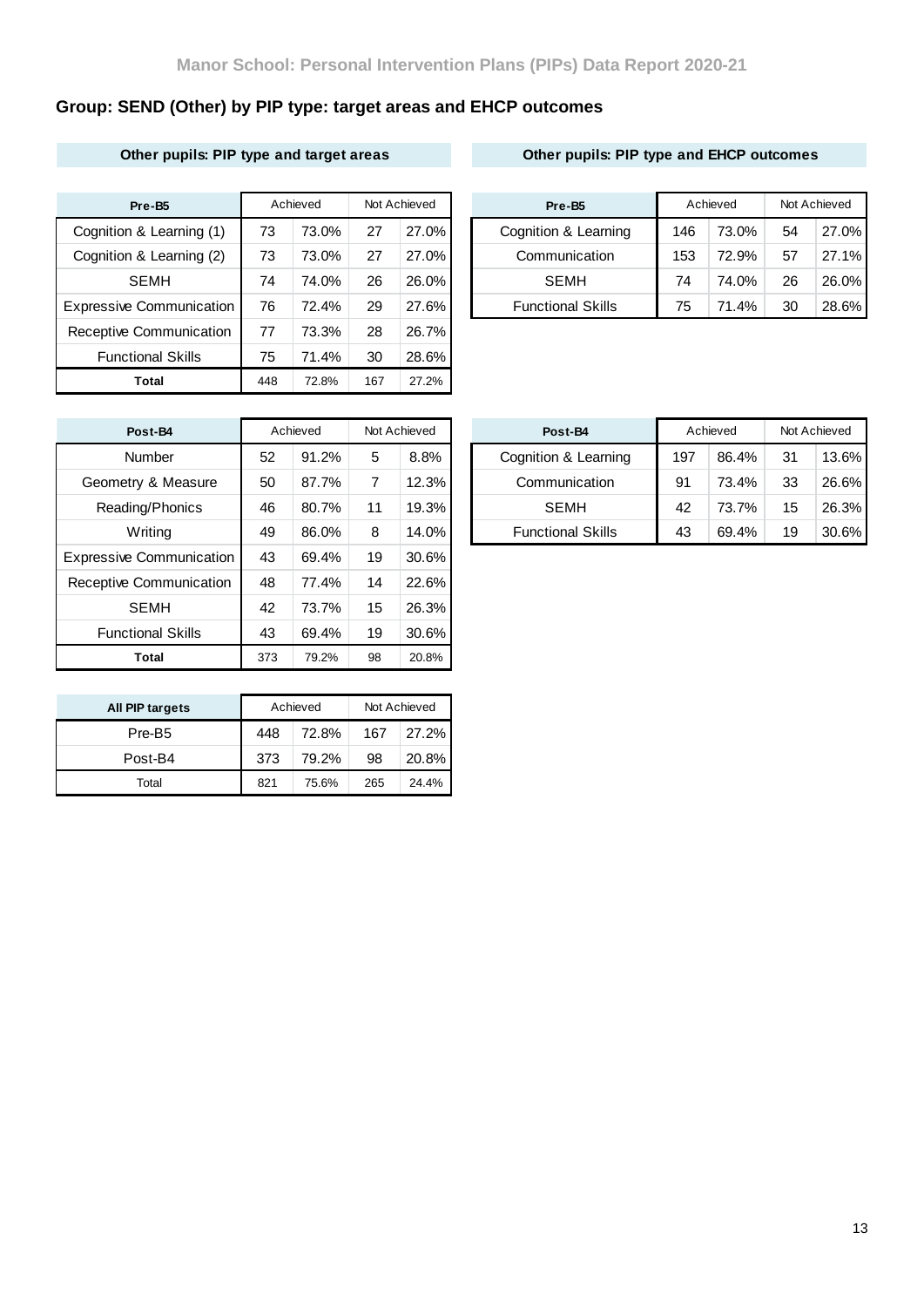# **Group: Pupil Premium (in receipt of) by PIP type: target areas and EHCP outcomes**

## **Pupil Premium pupils: PIP type and target areas Pupil Premium pupils: PIP type and EHCP outcomes**

| Pre-B5                          |     | Achieved |     | Not Achieved | Pre-B <sub>5</sub>       |     | Achieved |    | Not Achieved |
|---------------------------------|-----|----------|-----|--------------|--------------------------|-----|----------|----|--------------|
| Cognition & Learning (1)        | 60  | 71.4%    | 24  | 28.6%        | Cognition & Learning     | 117 | 69.6%    | 51 | 30.4%        |
| Cognition & Learning (2)        | 57  | 67.9%    | 27  | 32.1%        | Communication            | 118 | 67.8%    | 56 | 32.2%        |
| <b>SEMH</b>                     | 61  | 72.6%    | 23  | 27.4%        | <b>SEMH</b>              | 61  | 72.6%    | 23 | 27.4%        |
| <b>Expressive Communication</b> | 61  | 70.1%    | 26  | 29.9%        | <b>Functional Skills</b> | 55  | 63.2%    | 32 | 36.8%        |
| Receptive Communication         | 57  | 65.5%    | 30  | 34.5%        |                          |     |          |    |              |
| <b>Functional Skills</b>        | 55  | 63.2%    | 32  | 36.8%        |                          |     |          |    |              |
| Total                           | 351 | 68.4%    | 162 | 31.6%        |                          |     |          |    |              |

| Pre-B <sub>5</sub>       |    | Achieved |    | Not Achieved | Pre-B <sub>5</sub> |                          | Achieved |       | Not Achieved |          |
|--------------------------|----|----------|----|--------------|--------------------|--------------------------|----------|-------|--------------|----------|
| Cognition & Learning (1) | 60 | 71.4%    | 24 | 28.6%        |                    | Cognition & Learning     | 117      | 69.6% | 51           | $30.4\%$ |
| Cognition & Learning (2) | 57 | 67.9%    | 27 | $32.1\%$     |                    | Communication            | 118      | 67.8% | 56           | $32.2\%$ |
| <b>SEMH</b>              | 61 | 72.6%    | 23 | 27.4%        |                    | <b>SEMH</b>              | 61       | 72.6% | 23           | 27.4%    |
| xpressive Communication  | 61 | 70.1%    | 26 | 29.9%        |                    | <b>Functional Skills</b> | 55       | 63.2% | 32           | $36.8\%$ |

| Post-B4                         |      | Achieved |     | Not Achieved | Post-B4             |
|---------------------------------|------|----------|-----|--------------|---------------------|
| Number                          | 166  | 79.8%    | 42  | 20.2%        | Cognition & Le      |
| Geometry & Measure              | 170  | 81.7%    | 38  | 18.3%        | Communica           |
| Reading/Phonics                 | 157  | 75.5%    | 51  | 24.5%        | <b>SEMH</b>         |
| Writing                         | 157  | 75.5%    | 51  | 24.5%        | <b>Functional S</b> |
| <b>Expressive Communication</b> | 164  | 70.4%    | 69  | 29.6%        |                     |
| Receptive Communication         | 165  | 70.8%    | 68  | 29.2%        |                     |
| <b>SEMH</b>                     | 150  | 72.1%    | 58  | 27.9%        |                     |
| <b>Functional Skills</b>        | 158  | 67.8%    | 75  | 32.2%        |                     |
| Total                           | 1287 | 74.0%    | 452 | 26.0%        |                     |

| All PIP targets    |      | Achieved | Not Achieved |       |  |  |
|--------------------|------|----------|--------------|-------|--|--|
| Pre-B <sub>5</sub> | 351  | 68.4%    | 162          | 31.6% |  |  |
| Post-B4            | 1287 | 74.0%    | 452          | 26.0% |  |  |
| Total              | 1638 | 72.7%    | 614          | 27.3% |  |  |

| Post-B4            |     | Achieved |    | Not Achieved | Post-B4                  |     | Achieved |     | Not Achieved |
|--------------------|-----|----------|----|--------------|--------------------------|-----|----------|-----|--------------|
| Number             | 166 | 79.8%    | 42 | $20.2\%$     | Cognition & Learning     | 650 | 78.1%    | 182 | 21.9%        |
| Geometry & Measure | 170 | 81.7%    | 38 | $18.3\%$     | Communication            | 329 | 70.6%    | 137 | 29.4%        |
| Reading/Phonics    | 157 | 75.5%    | 51 | 24.5%        | <b>SEMH</b>              | 150 | 72.1%    | 58  | 27.9%        |
| Writing            | 157 | 75.5%    | 51 | 24.5%        | <b>Functional Skills</b> | 158 | 67.8%    | 75  | $32.2\%$     |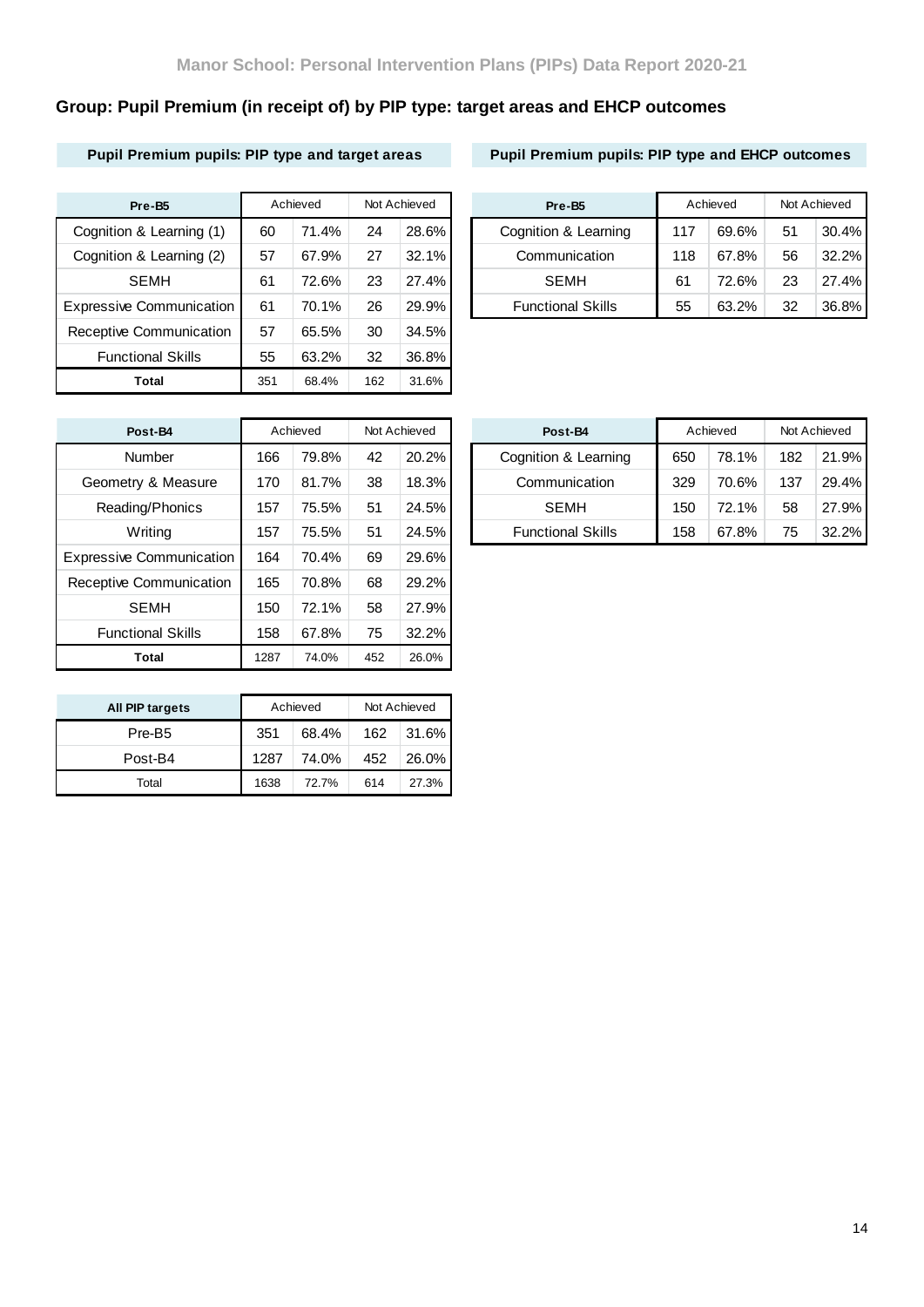# **Group: Pupil Premium (not in receipt of) by PIP type: target areas and EHCP outcomes**

**Non-Pupil Premium pupils: PIP type and target areas Non-Pupil Premium pupils: PIP type and EHCP outcomes**

| Pre-B5                          |     | Achieved |     | Not Achieved | Pre-B <sub>5</sub>       |     | Achieved |    | Not Achieved |
|---------------------------------|-----|----------|-----|--------------|--------------------------|-----|----------|----|--------------|
| Cognition & Learning (1)        | 127 | 75.6%    | 41  | 24.4%        | Cognition & Learning     | 261 | 77.7%    | 75 | 22.3%        |
| Cognition & Learning (2)        | 134 | 79.8%    | 34  | 20.2%        | Communication            | 273 | 75.0%    | 91 | 25.0%        |
| <b>SEMH</b>                     | 125 | 74.4%    | 43  | 25.6%        | <b>SEMH</b>              | 125 | 74.4%    | 43 | 25.6%        |
| <b>Expressive Communication</b> | 134 | 73.6%    | 48  | 26.4%        | <b>Functional Skills</b> | 125 | 68.7%    | 57 | 31.3%        |
| Receptive Communication         | 139 | 76.4%    | 43  | 23.6%        |                          |     |          |    |              |
| <b>Functional Skills</b>        | 125 | 68.7%    | 57  | 31.3%        |                          |     |          |    |              |
| <b>Total</b>                    | 784 | 74.7%    | 266 | 25.3%        |                          |     |          |    |              |

| Pre-B <sub>5</sub>       |     | Achieved |    | Not Achieved | Pre-B <sub>5</sub>       |     | Achieved |    | Not Achieved |
|--------------------------|-----|----------|----|--------------|--------------------------|-----|----------|----|--------------|
| Cognition & Learning (1) | 127 | 75.6%    | 41 | 24.4%        | Cognition & Learning     | 261 | 77.7%    | 75 | 22.3%        |
| Cognition & Learning (2) | 134 | 79.8%    | 34 | 20.2%        | Communication            | 273 | 75.0%    | 91 | $25.0\%$     |
| <b>SEMH</b>              | 125 | 74.4%    | 43 | $25.6\%$     | <b>SEMH</b>              | 125 | 74.4%    | 43 | 25.6%        |
| xpressive Communication  | 134 | 73.6%    | 48 | $26.4\%$     | <b>Functional Skills</b> | 125 | 68.7%    | 57 | 31.3%        |

| Post-B4                         |      | Achieved |     | Not Achieved | Post-B4             |
|---------------------------------|------|----------|-----|--------------|---------------------|
| Number                          | 183  | 80.6%    | 44  | 19.4%        | Cognition & Le      |
| Geometry & Measure              | 184  | 81.1%    | 43  | 18.9%        | Communica           |
| Reading/Phonics                 | 181  | 79.7%    | 46  | 20.3%        | <b>SEMH</b>         |
| Writing                         | 178  | 78.4%    | 49  | 21.6%        | <b>Functional S</b> |
| <b>Expressive Communication</b> | 162  | 65.9%    | 84  | 34.1%        |                     |
| Receptive Communication         | 172  | 69.9%    | 74  | 30.1%        |                     |
| <b>SEMH</b>                     | 162  | 71.4%    | 65  | 28.6%        |                     |
| <b>Functional Skills</b>        | 170  | 69.1%    | 76  | 30.9%        |                     |
| Total                           | 1392 | 74.3%    | 481 | 25.7%        |                     |

| All PIP targets    |      | Achieved |     | Not Achieved |
|--------------------|------|----------|-----|--------------|
| Pre-B <sub>5</sub> | 784  | 74.7%    | 266 | 25.3%        |
| Post-B4            | 1392 | 74.3%    | 481 | 25.7%        |
| Total              | 2176 | 74.4%    | 747 | 25.6%        |

| Post-B4            |     | Achieved |    | Not Achieved | Post-B4                  |     | Achieved |     | Not Achieved |
|--------------------|-----|----------|----|--------------|--------------------------|-----|----------|-----|--------------|
| Number             | 183 | 80.6%    | 44 | $19.4\%$     | Cognition & Learning     | 726 | 80.0%    | 182 | $20.0\%$     |
| Geometry & Measure | 184 | 81.1%    | 43 | 18.9%        | Communication            | 334 | 67.9%    | 158 | $32.1\%$     |
| Reading/Phonics    | 181 | 79.7%    | 46 | 20.3%        | <b>SEMH</b>              | 162 | 71.4%    | 65  | 28.6%        |
| Writing            | 178 | 78.4%    | 49 | 21.6%        | <b>Functional Skills</b> | 170 | 69.1%    | 76  | 30.9%        |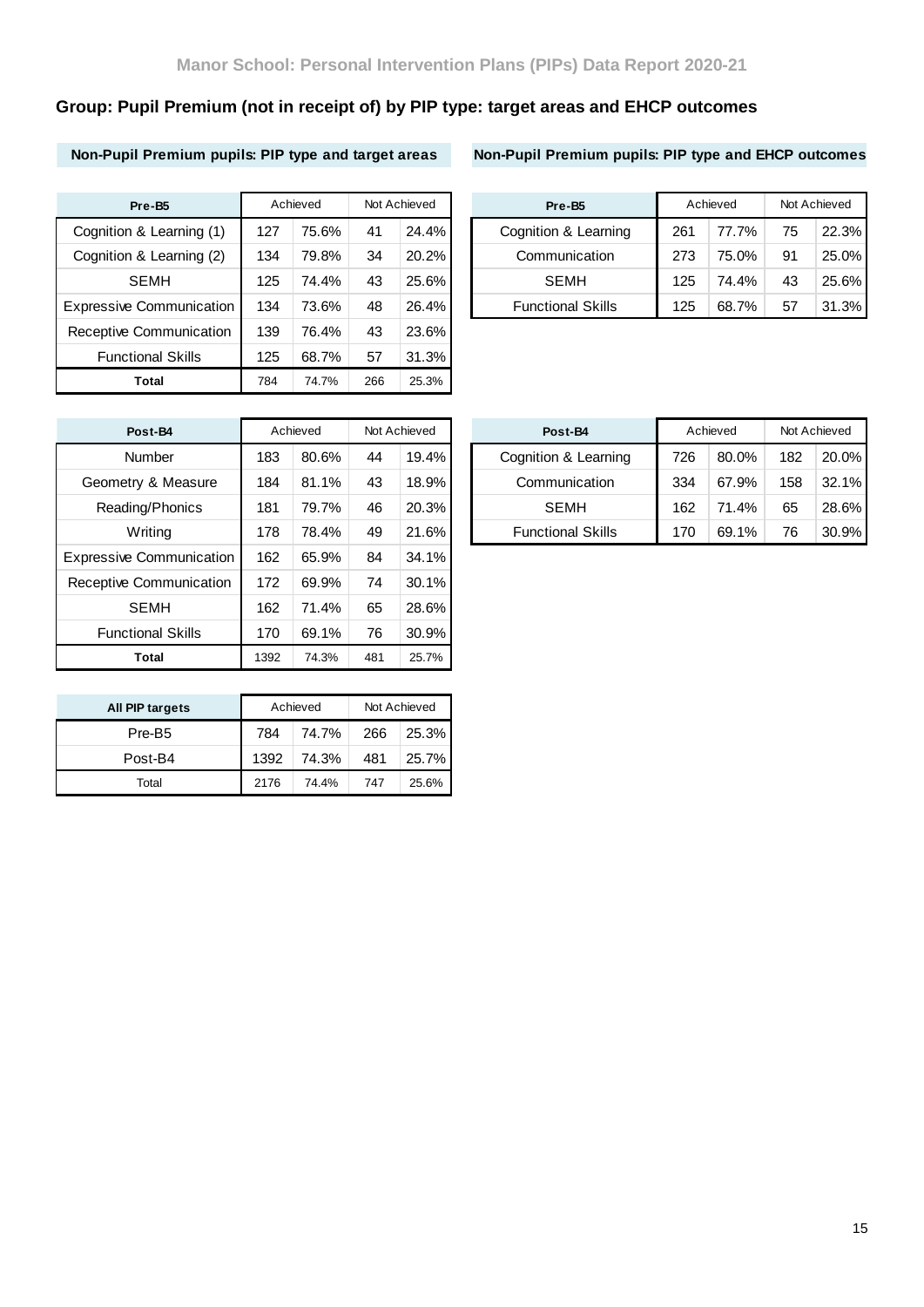## **Group: Black Caribbean, Black African, or Dual Heritage by PIP type: target areas and EHCP outcomes**

### **BC, BA, or DH pupils: PIP type and target areas BC, BA, or DH pupils: PIP type and EHCP outcomes**

| Pre-B5                          |     | Achieved |     | Not Achieved |
|---------------------------------|-----|----------|-----|--------------|
| Cognition & Learning (1)        | 81  | 73.6%    | 29  | $26.4\%$     |
| Cognition & Learning (2)        | 84  | 76.4%    | 26  | 23.6%        |
| <b>SEMH</b>                     | 82  | 74.5%    | 28  | 25.5%        |
| <b>Expressive Communication</b> | 80  | 70.2%    | 34  | 29.8%        |
| Receptive Communication         | 84  | 73.7%    | 30  | 26.3%        |
| <b>Functional Skills</b>        | 76  | 66.7%    | 38  | 33.3%        |
| Total                           | 487 | 72.5%    | 185 | 27.5%        |

| Pre-B <sub>5</sub>       |    | Achieved |    | Not Achieved | Pre-B <sub>5</sub>       |     | Achieved |    | Not Achieved |
|--------------------------|----|----------|----|--------------|--------------------------|-----|----------|----|--------------|
| Cognition & Learning (1) | 81 | 73.6%    | 29 | 26.4%        | Cognition & Learning     | 165 | 75.0%    | 55 | $25.0\%$     |
| Cognition & Learning (2) | 84 | 76.4%    | 26 | 23.6%        | Communication            | 164 | 71.9%    | 64 | $28.1\%$     |
| <b>SEMH</b>              | 82 | 74.5%    | 28 | 25.5%        | <b>SEMH</b>              | 82  | 74.5%    | 28 | $25.5\%$     |
| xpressive Communication  | 80 | 70.2%    | 34 | 29.8%        | <b>Functional Skills</b> | 76  | 66.7%    | 38 | $33.3\%$     |

| Post-B4                         |     | Achieved |     | Not Achieved | Post-B4             |
|---------------------------------|-----|----------|-----|--------------|---------------------|
| Number                          | 109 | 77.3%    | 32  | 22.7%        | Cognition & Le      |
| Geometry & Measure              | 112 | 79.4%    | 29  | 20.6%        | Communica           |
| Reading/Phonics                 | 106 | 75.2%    | 35  | 24.8%        | SEMH                |
| Writing                         | 105 | 74.5%    | 36  | 25.5%        | <b>Functional S</b> |
| <b>Expressive Communication</b> | 102 | 64.2%    | 57  | 35.8%        |                     |
| Receptive Communication         | 103 | 64.8%    | 56  | 35.2%        |                     |
| <b>SEMH</b>                     | 103 | 73.0%    | 38  | 27.0%        |                     |
| <b>Functional Skills</b>        | 99  | 62.3%    | 60  | 37.7%        |                     |
| <b>Total</b>                    | 839 | 71.0%    | 343 | 29.0%        |                     |

| Post-B4            |     | Achieved |    | Not Achieved | Post-B4                  |     | Achieved |     | Not Achieved |
|--------------------|-----|----------|----|--------------|--------------------------|-----|----------|-----|--------------|
| Number             | 109 | 77.3%    | 32 | 22.7%        | Cognition & Learning     | 432 | 76.6%    | 132 | 23.4%        |
| Geometry & Measure | 112 | 79.4%    | 29 | 20.6%        | Communication            | 205 | 64.5%    | 113 | 35.5%        |
| Reading/Phonics    | 106 | 75.2%    | 35 | $24.8\%$     | <b>SEMH</b>              | 103 | 73.0%    | 38  | 27.0%        |
| Writing            | 105 | 74.5%    | 36 | 25.5%        | <b>Functional Skills</b> | 99  | 62.3%    | 60  | 37.7%        |
|                    |     |          |    |              |                          |     |          |     |              |

| All PIP targets    |      | Achieved |     | Not Achieved |
|--------------------|------|----------|-----|--------------|
| Pre-B <sub>5</sub> | 487  | 72.5%    | 185 | 27.5%        |
| Post-B4            | 839  | 71.0%    | 343 | 29.0%        |
| Total              | 1326 | 71.5%    | 528 | 28.5%        |